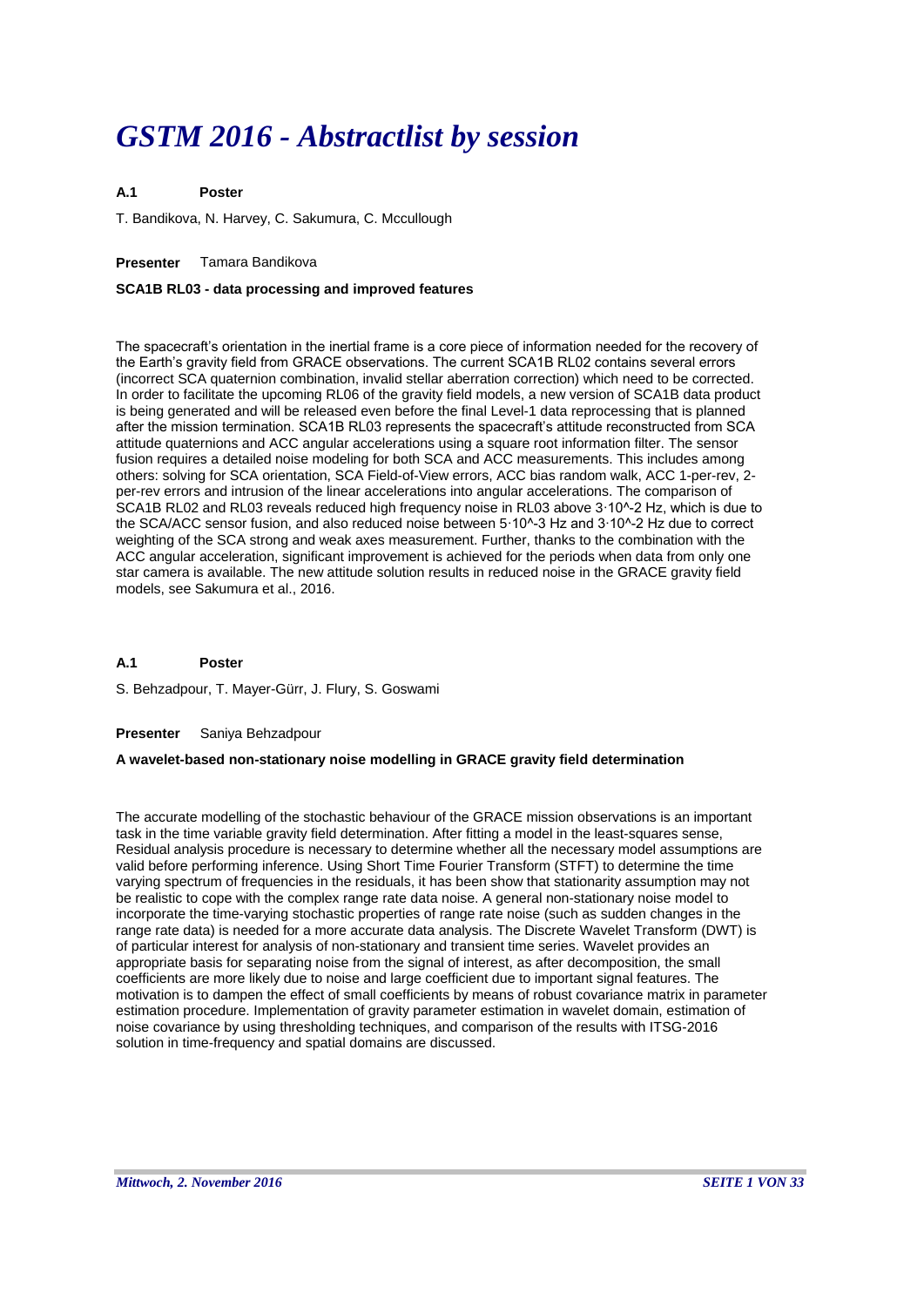J.-M. Lemoine, R. Biancale, S. Bourgogne, P. Gégout, S. Bruinsma

### **Presenter** Stéphane Bourgogne

### **CNES/GRGS RL03-v2 solutions**

In this talk we will present the latest release of CNES/GRGS GRACE+SLR solutions: release RL03-v2, which provides both monthly and 10-day solutions. We will illustrate the interest of our inversion technique (two-step truncated SVD) with respect to the traditional least squares minimization technique, as well our most recent results. Websites: grgs.obs-mip.fr/grace, thegraceplotter.com.

#### **A.1 Poster**

B. Devaraju, M. Weigelt, J. Müller

### **Presenter** Balaji Devaraju

### **Ocean-tide aliasing errors in the analysis of low-low satellite-to-satellite tracking data**

The aliasing of tidal and non-tidal geophysical signals with frequencies of less than one month into the monthly time-variable GRACE gravity field solutions is an often observed but only partially understood phenomenon. While aliasing affects all the spherical harmonic coefficients, their impact on the higher harmonic degrees and orders can be reduced via parameter pre-elimination of low-degree sub-monthly (two-day) solutions -- often denoted as the Wiese approach. In this study, we specifically look at how the ocean-tide aliasing errors affect into the sub-monthly and monthly solutions using simulated data. Only the static gravity field and an ocean-tide model are used for simulating a GRACE-like mission scenario. This allows us to specify upper bounds for the ocean-tide aliasing errors, which we provide for the major diurnal and semi-diurnal ocean-tides. In addition to this, we investigate the possibility to use nuisance parameters to absorb the ocean-tide aliasing errors.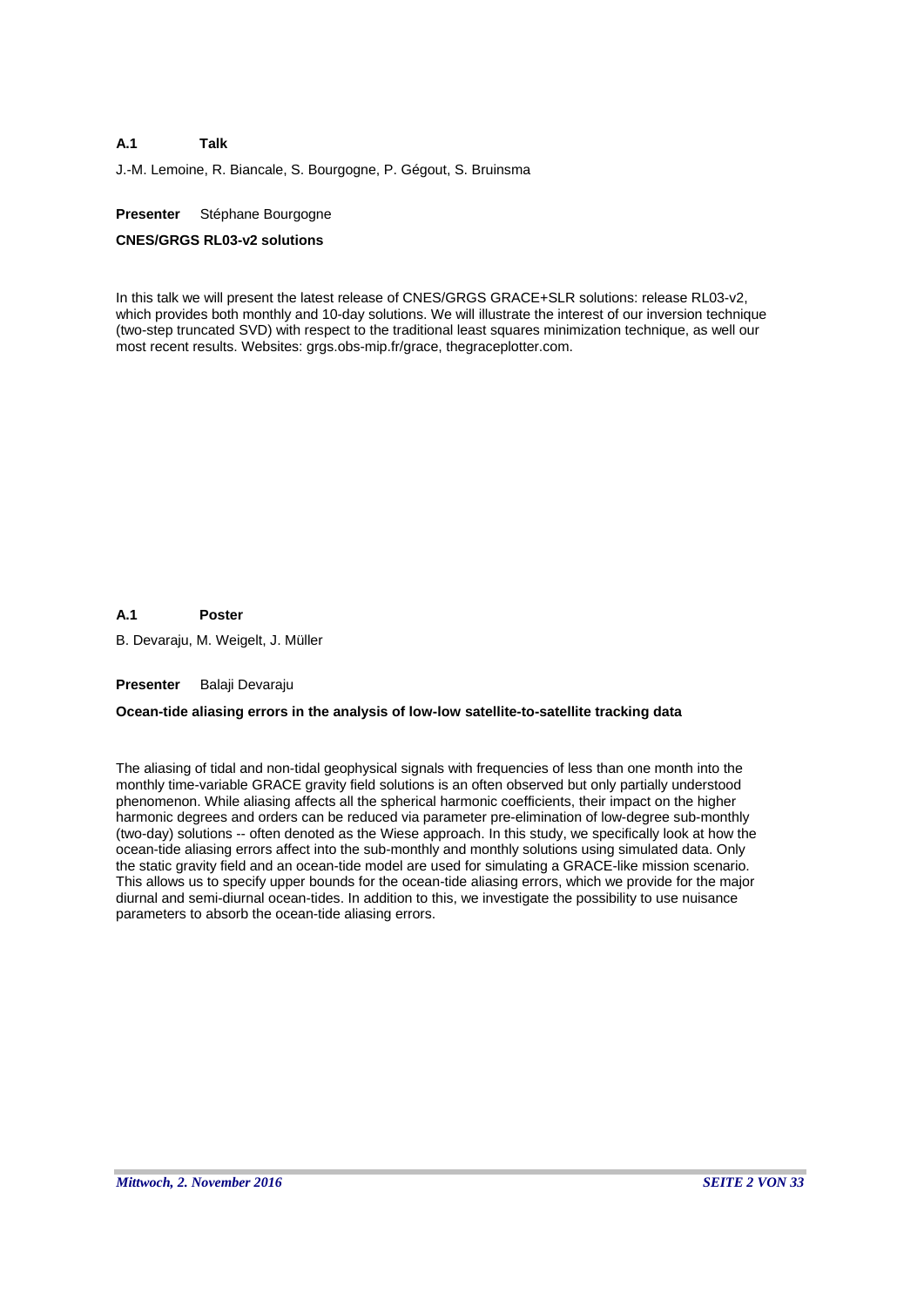S. Goswami, J. Flury

# **Presenter** Sujata Goswami

### **Identification and separation of GRACE sensor errors in range-rate residuals**

In order to reach the accuracy of the GRACE baseline, predicted earlier from the design simulations, efforts are ongoing since a decade. GRACE error budget is highly dominated by noise from sensors, dealiasing models and modeling errors. GRACE range-rate residuals contain these errors. Thus, their analysis provides an insight to understand the individual contribution to the error budget. Hence, we analyze the range-rate residuals with focus on contribution of sensor errors due to mispointing and bad ranging performance in GRACE solutions. For the analysis of pointing errors, we consider two different reprocessed attitude datasets with differences in pointing performance. Then range-rate residuals are computed from these two datasets respectively and analysed. We further compare the system noise of four K- and Ka- band frequencies of the two spacecrafts, with range-rate residuals. Strong signatures of mispointing errors can be seen in the range-rate residuals. Also, correlation between range frequency noise and range-rate residuals are seen.

#### **A.1 Poster**

B. Haines, W. Bertiger, S. Desai, N. Harvey, D. Kuang, M. Miller, D.-N. Yuan

#### **Presenter** Bruce Haines

### **Large Scale Geopotential and Terrestrial Reference Frame from GPS and the GRACE Mission**

We describe a unified approach to recover time-variable gravity (TVG) and realize the terrestrial reference frame (TRF) using data from the GRACE missions and a global network of terrestrial GPS stations. Laying the groundwork for this approach are recent results demonstrating that GRACE can be powerfully exploited as an orbiting fiducial laboratory to improve the accuracy of the TRF realized from GPS alone. The rapidly moving baselines formed between ground stations and GRACE dramatically improve the spatio-temporal coverage of the global geodetic network, while also subverting systematic errors linked to the repeating geometries of the GPS orbital planes. We review results from our TRF realizations, and describe the expansion of the underlying solution strategy to include TVG. Under development as part of our new GRACE investigation, this strategy is based on the concurrent processing of the GRACE accelerometer, inter-GRACE range, and GPS tracking data from ground stations and the GRACE satellites. We think the simultaneous reduction of all these data sets offers the best promise for improving the GRACE TVG, especially at the longest wavelengths. Early efforts have been focused on two elements of the strategy: 1) analysis of the accelerometer data, which has revealed an important cross-axis aliasing; and 2) ongoing development, and verification of the software, based on modernized GIPSY, which is needed to address the special parameterization challenges of the estimation problem. We describe the current status of these studies, and outline our plans for the coming year.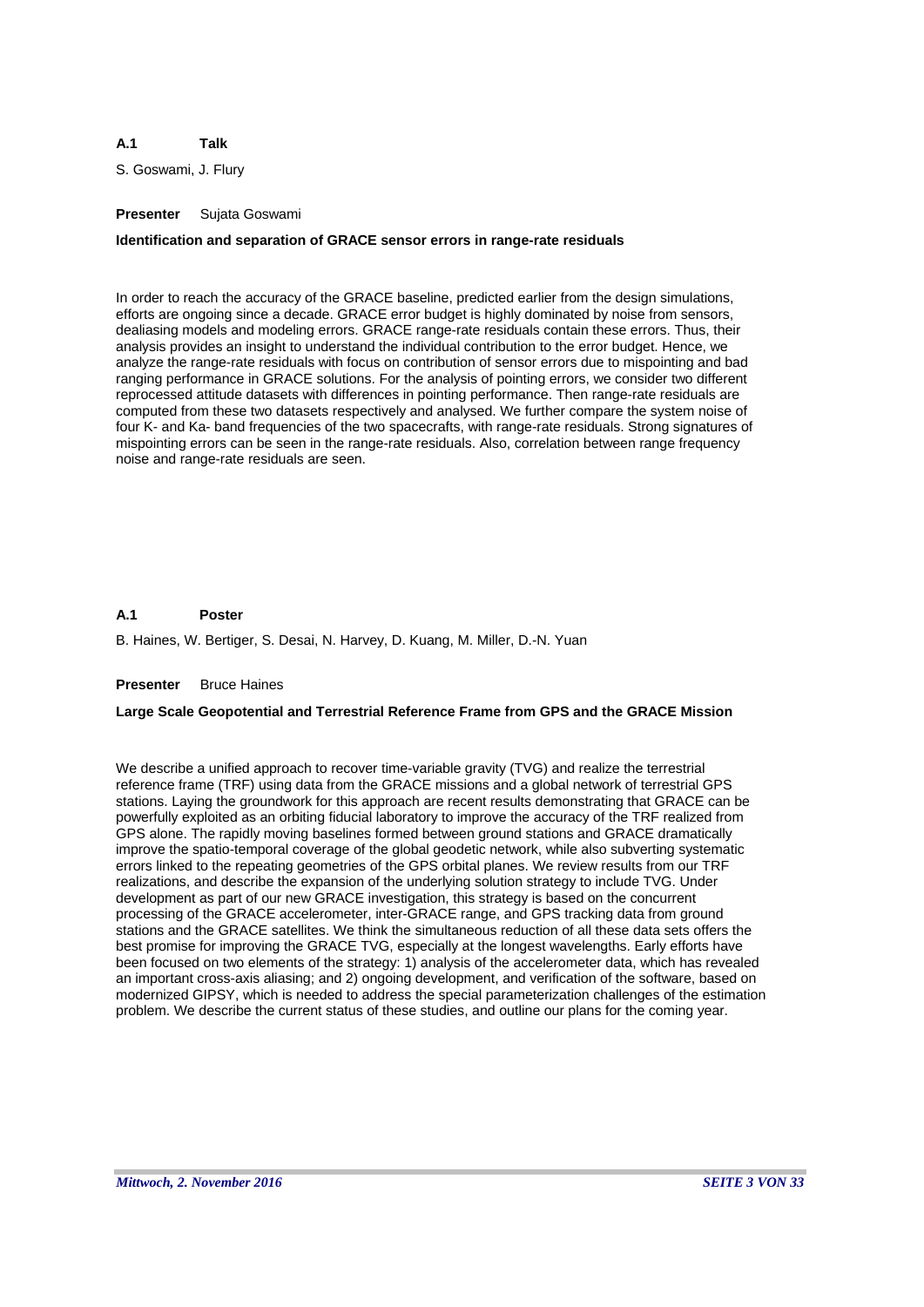A. Horvath, M. Murböck, R. Pail

# **Presenter** Alexander Horvath

### **GRACE time variable decorrelation filters based on monthly covariance information**

Aiming for an as accurate as possible estimation of geophysical signals, based on global GRACE gravity field solutions, calls for best possible post processing strategies. This work investigates the feasibility and performance of time VAriable DEcoRrelation (VADER) filters derived from month-to-month covariance information on decadal GRACE time series. The VADER filter is based on publicly available data only and does not need an own Level-2 processing chain. Closed loop (CL) simulations, incorporating stochastic and deterministic error budgets, serve as basis for the design of the filter setup used for real data processing. The CL experiments demonstrate the impact of using temporally varying error and signal covariance data used for the design of decorrelation filters. The results indicate an average improvement of recovered signal of 15% for an eleven year time period using time-variable instead of static decorrelation. Single months benefit from over 50% increase in recovered signal. The outcome of the simulations is fed into the design and setup of real data filtering. As real data the ITSG-Grace2016 time variable gravity field time series with its associated full monthly covariance matrices is used. To assess the validity of the approach, linear mass trend estimates for the Antarctic Ice Sheet and its sub-regions are computed using VADER filters and compared to independent estimates from both, GRACE and other mass balance techniques.The mass change results obtained show very good agreement with other estimates and are robust against variations of the filter strength.

#### **A.1 Talk**

B. Klinger, T. Mayer-Gürr

### **Presenter** Beate Klinger

### **The role of accelerometer data calibration within the ITSG-Grace2016 release: impact on C20 coefficients**

We present a two-step approach used for accelerometer data calibration within the ITSG-Grace2016 release and analyze its impact on the recovered gravity field solutions, especially on the C20 coefficients. Within the ITSG-Grace2016 release, the accelerometer biases are estimated daily using uniform cubic basis splines (UCBS), the scale factors are also estimated daily using a fully-populated scale factor matrix. Therefore, not only the sale factors in along-track, cross-track and radial direction are estimated, but also the non-orthogonality of the accelerometer axes and the misalignment between the Accelerometer Frame (AF) and the Science Reference Frame (SRF) are taken into account. This approach aims at improving the gravity field recovery, hence it does not guarantee a physically correct model. The setup of the calibration parameters is likely to also absorb mismodeled or non-accelerometer induced spurious signals that otherwise map into the gravity field coefficients. For the ITSG-Grace2016 release, the improved calibration parametrization not only contributed to a noise reduction, but also significantly improved the estimates of the C20 coefficients. We show that the offset between SLR and GRACE derived C20 time series can be reduced remarkably by the use of a fully-populated scale factor matrix, demonstrating the merit of this new approach. Based on our results, we suggest the presence of a clear temperature-dependent behavior (biases and scale factors) and the presence of off-diagonal elements within the accelerometer scale factor matrix.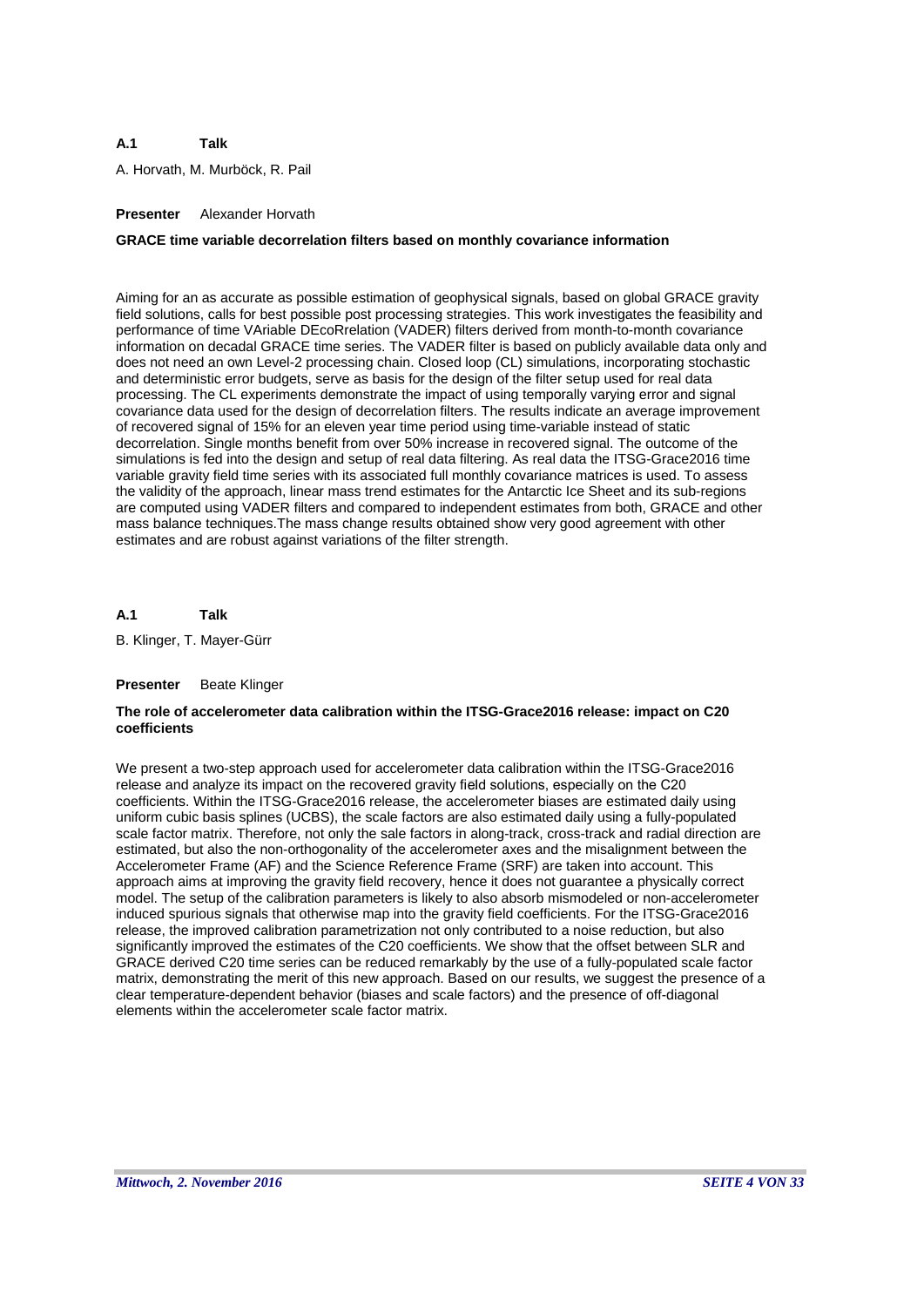#### **A.1 Poster**

J. M. Lemoine, S. Bourgogne, S. Bruinsma, R. Biancale

### **Presenter** Jean-Michel Lemoine

### **On the limitations and dangers of GRACE unconstrained solutions**

The GRACE PI groups (JPL, CSR and GFZ) as well as many international groups (UBERN, TUGRAZ, TONGJI,...) produce unconstrained GRACE solutions which need to be filtered using dedicated filters (e.g. Swenson & Wahr, Gaussian or DDK-type filters) in order to be used. On the other hand some groups have adopted a different approach where a regularization process is applied during the solution computation, either in the form of a stabilization constraint (GRGS RL02) or using Truncated Singular Value Decomposition (GRGS RL03-v2) or by changing the set of recovered coefficients (Ramillien & Seoane or GSFC's or JPL's mascons). Both approaches (a posteriori filtering or a priori stabilization) reduce greatly the noise of the GRACE solutions but result in a smoothing of the recovered signal leading to a damping of the solutions at the shortest wavelengths, compared to the true signal. It has been shown by some authors that in some limited parts of the world (Greenland and Antarctica),

thanks to a denser and more favorable geometry of the GRACE measurements near the poles, the unconstrained solutions can be used without filtering, at least for the retrieval of long term features such as the mean trend.

While this may seem enticing because the signal recovered is stronger and better localized than in the case of filtered solutions, it can also make erroneous signatures appear, principally because of the truncation of the spherical harmonics , and therefore carries the danger of a mis-interpretation of the geophysical signals. It is this problem which we address in the current poster.

#### **A.1 Talk**

B. D. Loomis, S. B. Luthcke

#### **Presenter** Bryant Loomis

### **Assessment and calibration of regional mass change solutions from inter-satellite rangeacceleration residuals**

We present a new method to assess and calibrate regional mass change solutions directly from GRACE inter-satellite range-acceleration residuals. This procedure requires the time series of inter-satellite measurement residuals for the duration of the mission relative to two different forward models. To demonstrate this method we use: (1) NASA GSFC global mascons; and (2) Steric-corrected sea level anomalies from satellite altimetry in the Mediterranean, Black, Red, and Caspian Seas, and the GSFC mascons everywhere else. The different mass signals produce different localized inter-satellite residuals, where smaller magnitudes indicate better agreement to the GRACE L1B observations. We also show that if the global models are of sufficient accuracy; the difference in the local residuals is linearly related to the difference in the mass. This linear relationship defines a simple differential correction that can be applied to directly calibrate the regional time series of mass change without the need to form and invert normal equations. The results of this procedure are presented for the large inland and marginal seas and compared to the steric-corrected altimetry mass signals.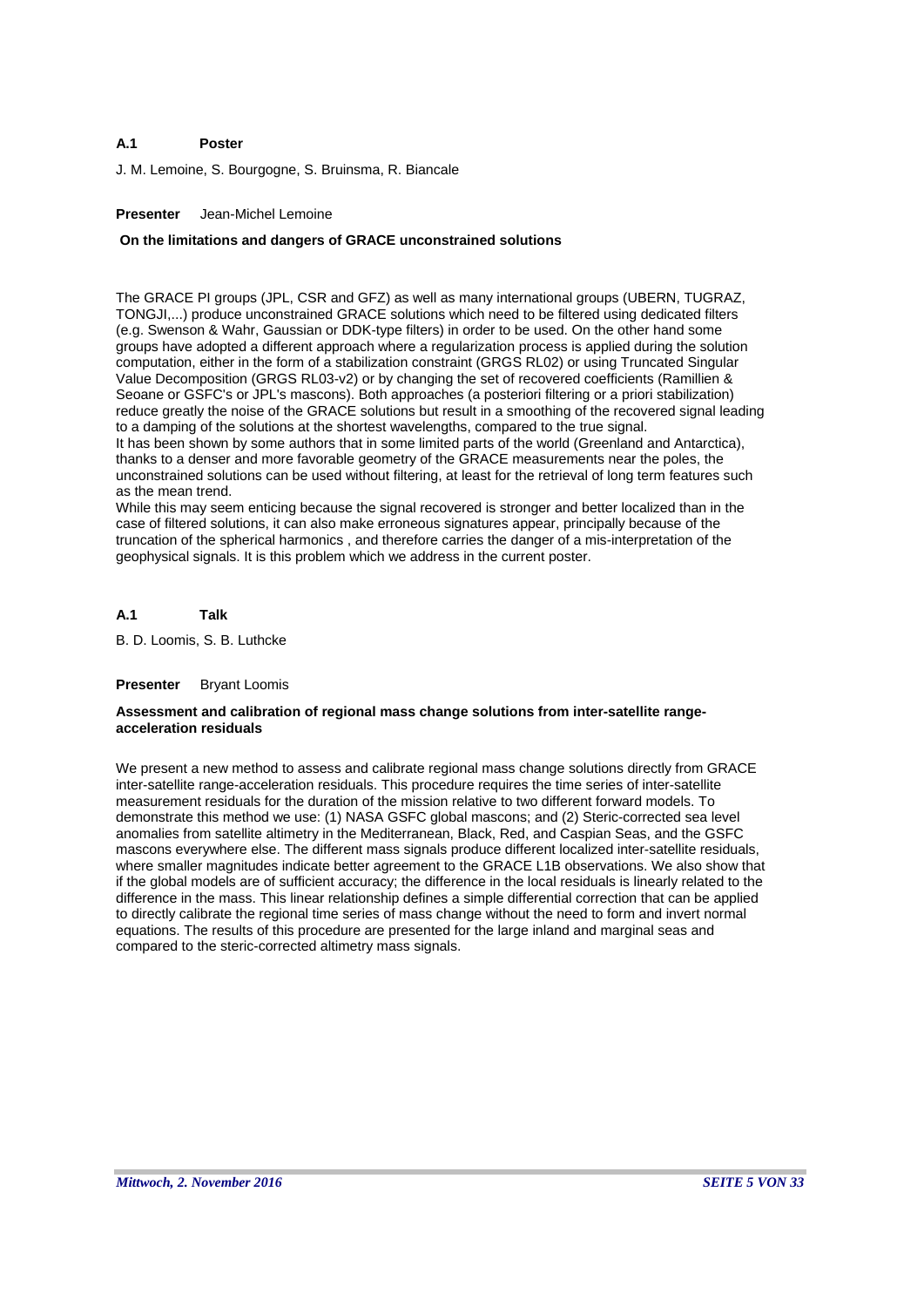S. B. Luthcke, B. D. Loomis, T. Sabaka, D. D. Rowlands

# **Presenter** Scott B. Luthcke

#### **NASA GSFC Version 2 Global Mascon Solution**

NASA Goddard Space Flight Center has recently completed the production and validation of the second generation global mascon solution. This solution is comprised of 1 arc-degree global mass concentration parameters at monthly time intervals spanning January, 2003 through March, 2016. The mascon solution is estimated directly from the reduction of the GRACE inter-satellite K-band range rate observations taking into account the full noise covariance along with the accelerometer, and precise orbit data. Solution regularization is applied directly in the estimation through a signal covariance derived from geolocatable anisotropic constraints and applying a latitudinal dependent weighting. In addition to the ocean, atmosphere and tide forward models, the mascon solution applies high-resolution forward models of hydrology, steric corrected sea-level anomalies from altimetry for both ocean and inland seas, glacial isostatic adjustment, and co-seismic earthquake signals. The mascon solution is iterated to convergence, relaxing the weight of the regularization on each iteration as the power in the residual mascon signal is significantly reduced. The resultant mascon solution minimizes signal damping, leakage and correlated errors while maximizing spatial resolution. The solution is distributed in convenient HDF5 and ASCII formats with separate data products for terrestrial water storage and cryosphere, ocean bottom pressure, and ocean mass applications. We present the details of the Version 2 global mascon solution and distributed data products, as well as solution perfo

#### **A.1 Talk**

T. Mayer-Guerr, B. Klinger, A. Kvas, N. Zehentner, M. Ellmer, S. Behzadpour

#### **Presenter** Mayer-Guerr

#### **Insights into the ITSG-Grace2016 processing**

The ITSG-Grace2016 gravity field solutions are the latest release computed at TU Graz. The release consists of monthly unconstrained and daily Kalman filtered solutions. Compared to the former ITSG-Grace2014 release, multiple improvements within the processing chain have been implemented: updated background models, instrument data screening and calibration, improved numerical orbit integration, and covariance function estimation. This contribution shows the improvements in terms of internal and external validation.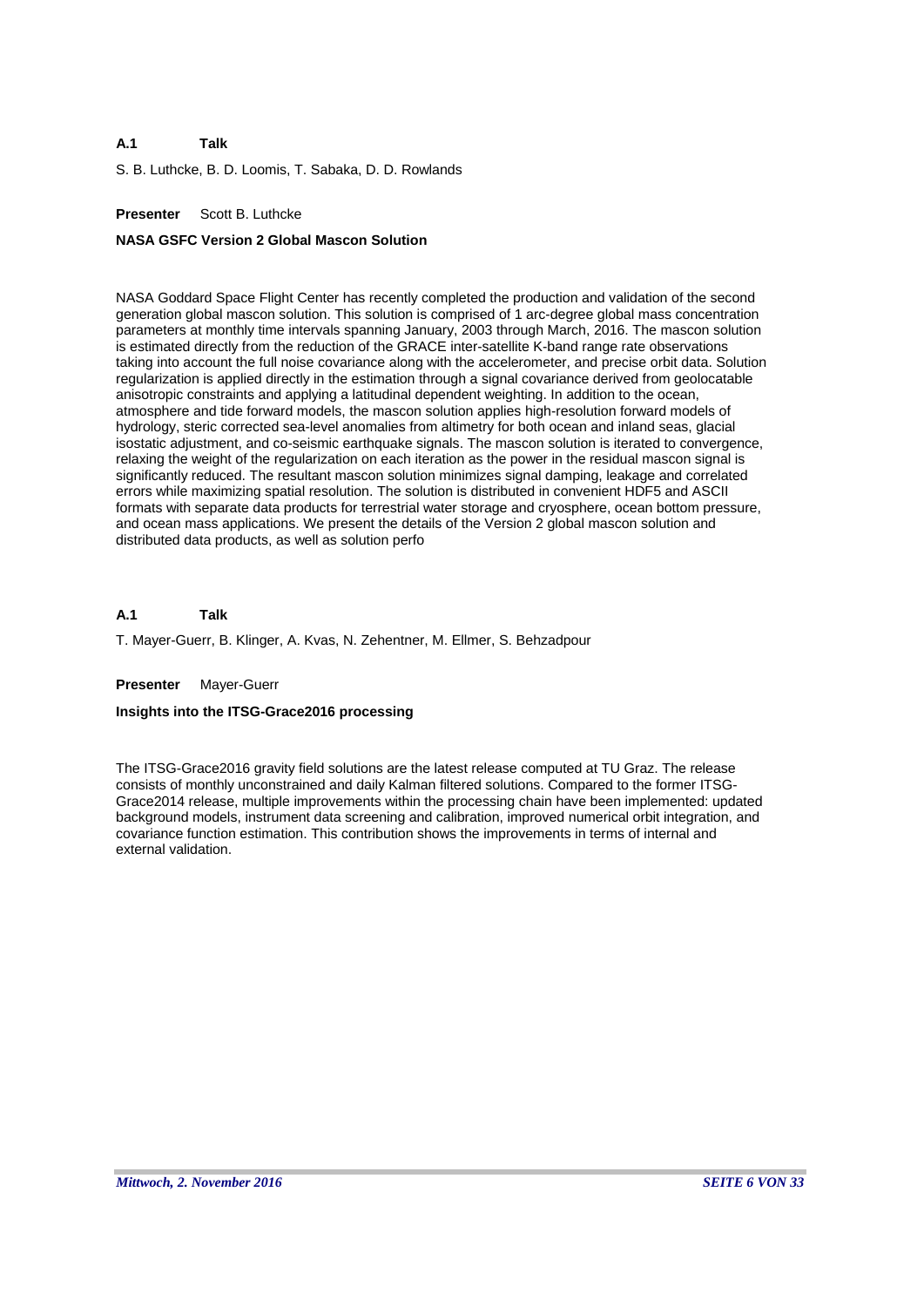M. Murböck, A. Horvath, R. Pail

# **Presenter** Michael Murböck

# **Correlation analysis of GRACE gravity field models**

The GRACE mission successfully detects the temporal gravity changes in system Earth on a global scale with homogeneously distributed quality for more than 14.5 years. In order to be able to derive realistic level 3 products it is important to have a realistic variance covariance matrix (VCM). The VCM mainly depends on the observed gravity functional and the stochastics of the instrument noise as well as on orbital altitude and geometry. Therefore GRACE and GRACE Follow-On gravity field VCMs change with time. In this study we analyse the correlation matrix for different mission assumptions in the spectral and spatial domain. Different orbit geometries are compared (different altitudes for circular exact repeat orbits and real GRACE orbits) and the connection to spherical harmonic (SH) resonance orders is shown. When sorting the correlation matrix by the SH order m prominent off diagonal correlations can be seen. Correlations increase between coefficients  $k_i$  and  $k_j$  with constant  $m_i \pm m_j$ . Furthermore we recommend when using gravity field models to estimate also empirical VCMs from the estimated signal reduced coefficients to be compared with the formal VCMs provided by the processing centres. We present the assessment of such empirical covariances for different long term GRACE solutions. One important indication of good stochastic modelling is a good agreement between formal and empirical covariances which is studied for the different solutions.

#### **A.1 Poster**

C. Sakumura, N. Harvey, T. Bandikova, C. McCullough

### **Presenter** Carly Sakumura

# **GRACE Level 1 Release-03: Parameterization, alignment, and gravity field results**

The Release-03 reprocessing campaign for GRACE Level-1 data was initiated to correct errors in the current GRACE products identified in Bandikova (2014), Harvey (2016) and improve the spacecraft attitude reconstruction and through an optimal combination of star camera and accelerometer data. The current attitude determination process is complicated by regular blinding of one or both cameras from the sun and moon, correlated error in the star camera field of view, and determination of instrument alignment. The RL03 SCA1B products use a Kalman filter algorithm to combine the star camera and accelerometer data into a higher fidelity attitude solution with fewer gaps, eliminates jumps when only data from a single camera is available, and reduces high frequency noise. In this study we discuss (1) the characterization and error sources of the on-board accelerometers, (2) determination of the absolute alignment and its use in the attitude Kalman filter, and (3) the sensitivity and impact of the new SCA1B products on Level-2 gravity field products.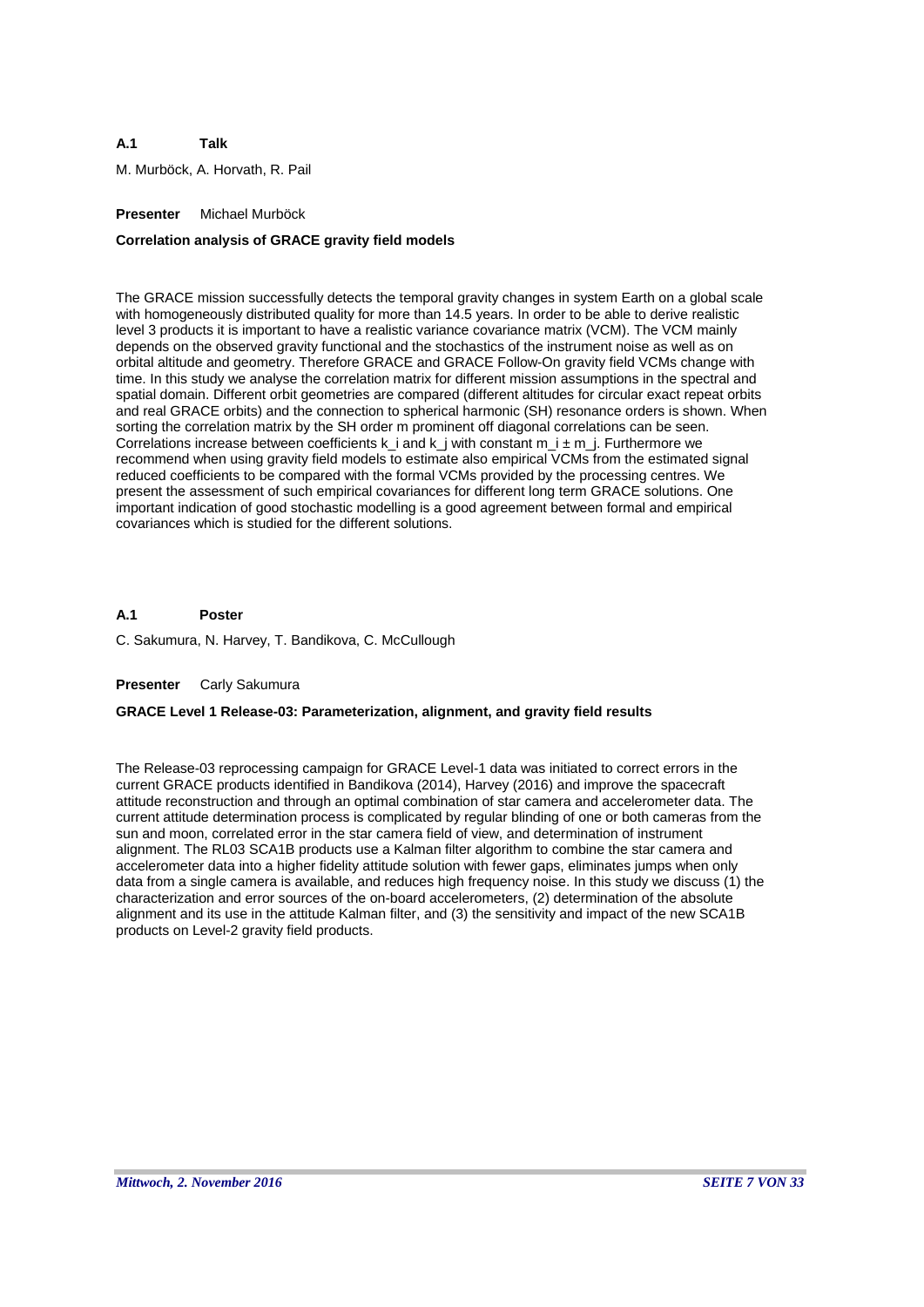B. D. Vishwakarma, B. Devaraju, N. Sneeuw

# **Presenter** Bramha Dutt Vishwakarma

# **Minimizing the signal damage due to filtering of GRACE observed mass changes**

Filtering is essential to extract meaningful information from GRACE gravity field products. Filtering or convolution, being a linear operator, affects both the signal and the noise. While the noise is suppressed to a minimum, the signal is changed in an unknown way, which increases the uncertainty in the GRACE results. Several efforts have been made to understand and minimize the effects of filtering on the signal, and many of them use hydro-geophysical models to compute various correction terms such as bias, leakage or scale factors for improving the filtered products. Since GRACE should ideally improve the hydrological models, we do not want hydrological models to improve GRACE. Furthermore, if we use models to improve GRACE, then the uncertainty in those models propagate into the GRACE error budget. A prevalent notion is that filtering affects only the amplitude of the signal, but we show that also the phase of the time series is affected. For certain catchments, the phase change can introduce a shift of nearly a month in the time series. Apart from better understanding of the process, we also develop a data driven method to minimize the impact of filtering. We relate the true signal and the filtered signal mathematically without requiring any model. We first validate our method in a closed-loop environment, and then for 32 catchments, we compare it with other known methods to outline its efficacy. The method performs best for catchments above filter resolution, and is on par with other methods for smaller catchments.

**A.2** A. Bezděk, J. Sebera, J. Encarnação, J. Klokočník **Talk**

### **Presenter** Ales Bezděk

### **Time-variable gravity from GPS tracking of Grace and Swarm**

Since 2002 GRACE provides monthly gravity fields from K-band ranging (KBR) between two GRACE satellites. These KBR gravity monthlies have enabled the global observation of time-varying Earth mass signal at a regional scale (about 400 km resolution). Apart from KBR, monthly gravity solutions can be computed from onboard GPS data. The newly reprocessed GPS monthlies from 14 years of GRACE data are shown to yield correct time-variable gravity signal (seasonality, trends, interannual variations) at a spatial resolution of 1300 km (harmonic degree 15). We show that GPS fields from new Swarm mission are of similar quality as GRACE GPS monthlies. Thus, Swarm GPS monthlies represent new and independent source of information on time-variable gravity, and, although with lower resolution and accuracy, they can be used for its monitoring, particularly if GRACE KBR/GPS data become unavailable before GRACE Follow-On is launched (2017 August).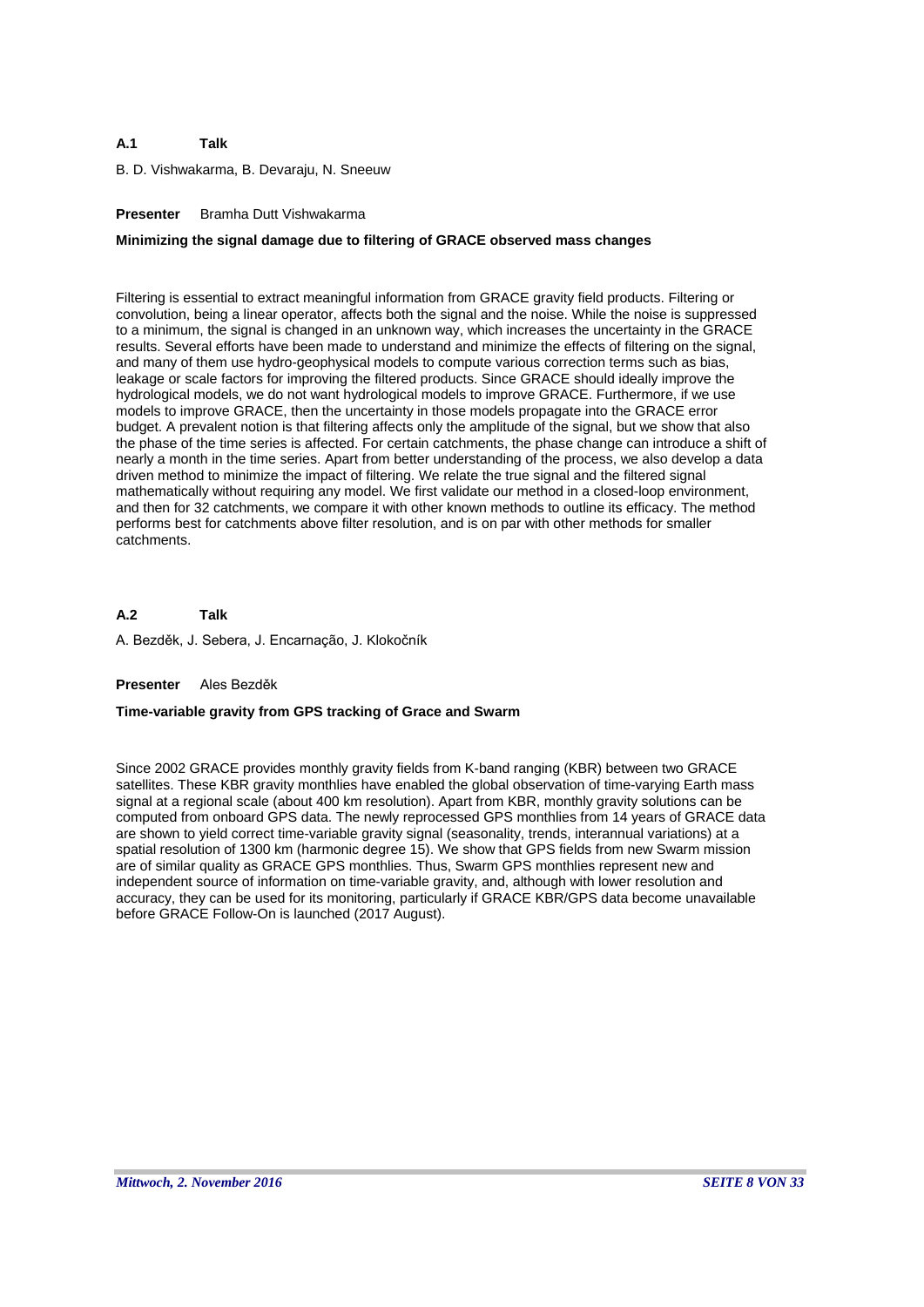#### **A.2 Talk**

B. Christophe, B. Foulon, F. Liorzou, V. Lebat, D. Boulanger, P.-A. Huynh

### **Presenter** Bruno Christophe

# **Expected performance of GRACE-FO accelerometers and status of MicroSTAR development for future gravity missions**

In the beginning of 2016, ONERA has delivered the 2 accelerometer flight models at Airbus DS for integration inside the twin GFO satellites as well as the spare model. These models have been extensively tested and characterised in order to predict the performance in orbit and give the best parameters to translate the science telemetry into acceleration. The paper will present the results of these analyses. In parallel, ONERA works on new accelerometer concept, MicroSTAR, for future gravity mission. A brief status of the development will be also presented.

**A.2** C. Dahle, A. Jäggi, D. Arnold, U. Meyer **Talk**

**Presenter** Christoph Dahle

### **Gravity field recovery from hl-SST: latest results from Swarm and other satellites**

In view of a potential gap between the GRACE and GRACE-FO missions, ESA's Swarm mission allows to estimate the long-wavelength part of the Earth's gravity field and its variations in time by means of highlow satellite-to-satellite tracking (hl-SST). At the Astronomical Institute of the University of Bern (AIUB), kinematic Swarm orbits are routinely processed and gravity field solutions are derived thereof. Currently, the Swarm time-series covers 33 months (December 2013 - August 2016). The quality of the Swarm orbits and gravity field solutions is assessed. Systematic errors along the Earth's geomagnetic equator and their relationship to the GPS receiver settings onboard Swarm, which have been updated several times so far during the mission, are discussed. Comparisons to as well as combinations with other hl-SST solutions (GRACE, Sentinel) are shown in order to show what one can expect to obtain as possible best gravity field time series in the absence of GRACE/GRACE-FO inter-satellite ranging data.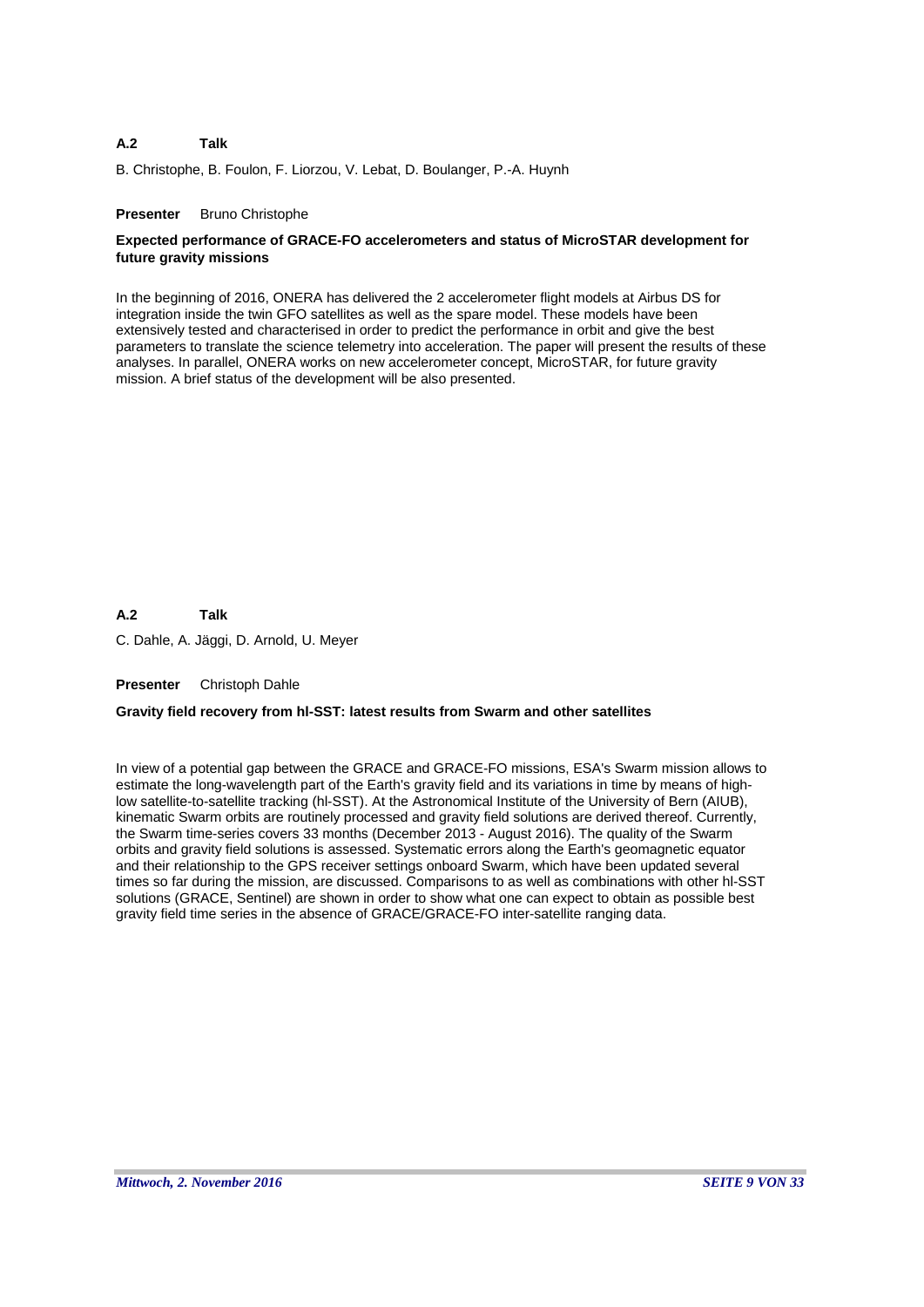#### **A.2 Talk**

N. Darbeheshti, M. Naeimi, V. Müller, H. Wegener, F. Wöske, T. Kato, M. Hewitson, G. Heinzel, J. Flury

### **Presenter** Neda Darbeheshti

# **Mock Data Challenges for the GRACE Follow-On Community**

The GRACE Follow-On satellites equipped with a laser ranging instrument (LRI) will improve the spatial and temporal resolution of Earth's gravity field measurements. Analyzing the complex data set from this mission is a significant challenge. The LRI data streams require completely new processing algorithms, besides GRACE Follow-On has more overlapping observations: attitude information from three star camera heads, accelerometer data, and ranging information from KBR, LRI and GNSS makes the optimal fusion of these observations more important. The SFB geo-Q releases GRACE Follow-On mock data challenges, which consist of simulated GRACE level 1B data format for interested researchers and institutes to develop and test their analysis tools. The challenges are also useful for inter-comparison of the analysis techniques between experienced research centers. The data challenges range from simple gravity field recovery to more advanced forms involving the LRI noise models. We introduce the challenges and our strategy to simulate data. Moreover, we compare the simulated orbit with the integrated orbit from our newly developed High Performance Satellite Dynamics Simulator for GRACElike orbit and attitude simulation.

#### **A.2 Talk**

F. Flechtner, F. Webb, M. Watkins, S. Bettadpur, F. Landerer, L. Grunwaldt, C. Dahle

### **Presenter** Frank Flechtner

# **Status of the GRACE Follow-On Mission**

The GRACE Follow-On Mission has now advanced to the Assembly and Test Phase with the delivery of essentially all satellite subsystems and science instruments. Although the launcher had to be exchanged, as of the time of this abstract submission, the project continues to plan for a launch late 2017. The project team is conducting tests of satellite and instrument operation and performance and putting together updated simulations of expected performance on-orbit, including intersatellite ranging (both microwave and laser), accelerometer, thermal variability and deformation, and other errors. In addition, all required ground analysis software of the Science Data System is in development and testing at JPL, UTCSR, and GFZ, in preparation for fully integrated end-to-end (international) testing from Level-1 through Level-3 data in the coming year. In this presentation, we will provide the detailed status of project integration and test, the latest simulations of science performance, and schedule for remaining project milestones.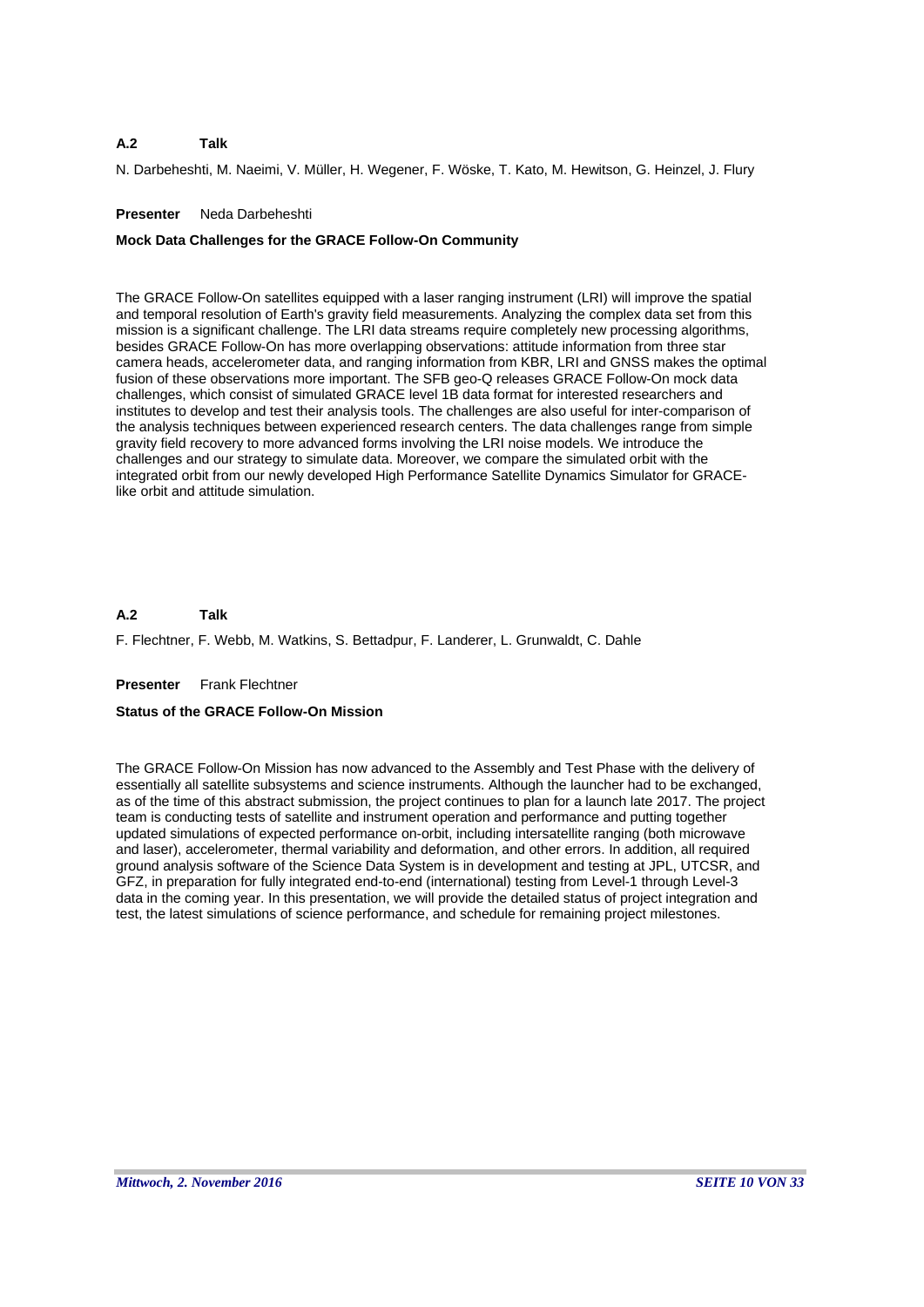#### **A.2 Poster**

V. Müller, G. Heinzel

# **Presenter** Vitali Müller

# **Sensitivity of Space Laser Interferometry in GRACE Follow-On & NGGM**

The GRACE Follow-On (GRACE-FO) mission with its laser ranging interferometer (LRI) will provide the first demonstration of precise inter-satellite ranging by means of laser light. Future gravimetric missions will likely utilize this technology as primary instrument for low-low satellite-to-satellite tracking. This poster illustrates the main error contributors for the laser interferometric ranging signal with focus on relativistic effects. Moreover, the particularities of the e.motion² (2014) payload concept are shown and extended to improve the sensitivity of NGGM further.

**A.2 Talk**

V. Müller for the GRACE Follow-On LRI Team

**Presenter** Vitali Müller

# **Laser Interferometry for GRACE Follow-On & NGGM**

The GRACE Follow-On (GRACE-FO) mission with its laser ranging interferometer (LRI) will provide the first demonstration of precise inter-satellite ranging by means of laser light. Future gravimetric missions will likely utilize this technology as primary instrument for low-low satellite-to-satellite tracking. The significantly shorter wavelength of optical radiation allows to resolve smaller distance changes compared to microwaves. However, this requires a sensible design such as the LRI to reduce the otherwise dominating error sources, e.g. induced by S/C attitude jitter or laser frequency fluctuations. In this talk the working principle of the LRI is presented with an overview of remaining major error contributors. Moreover, some verification results of the design and flight hardware are shown. The learned lessons are considered in studies for future GRACE-like missions, e.g. in the e.motion² concept. Some of the potential improvements for future missions are addressed as well.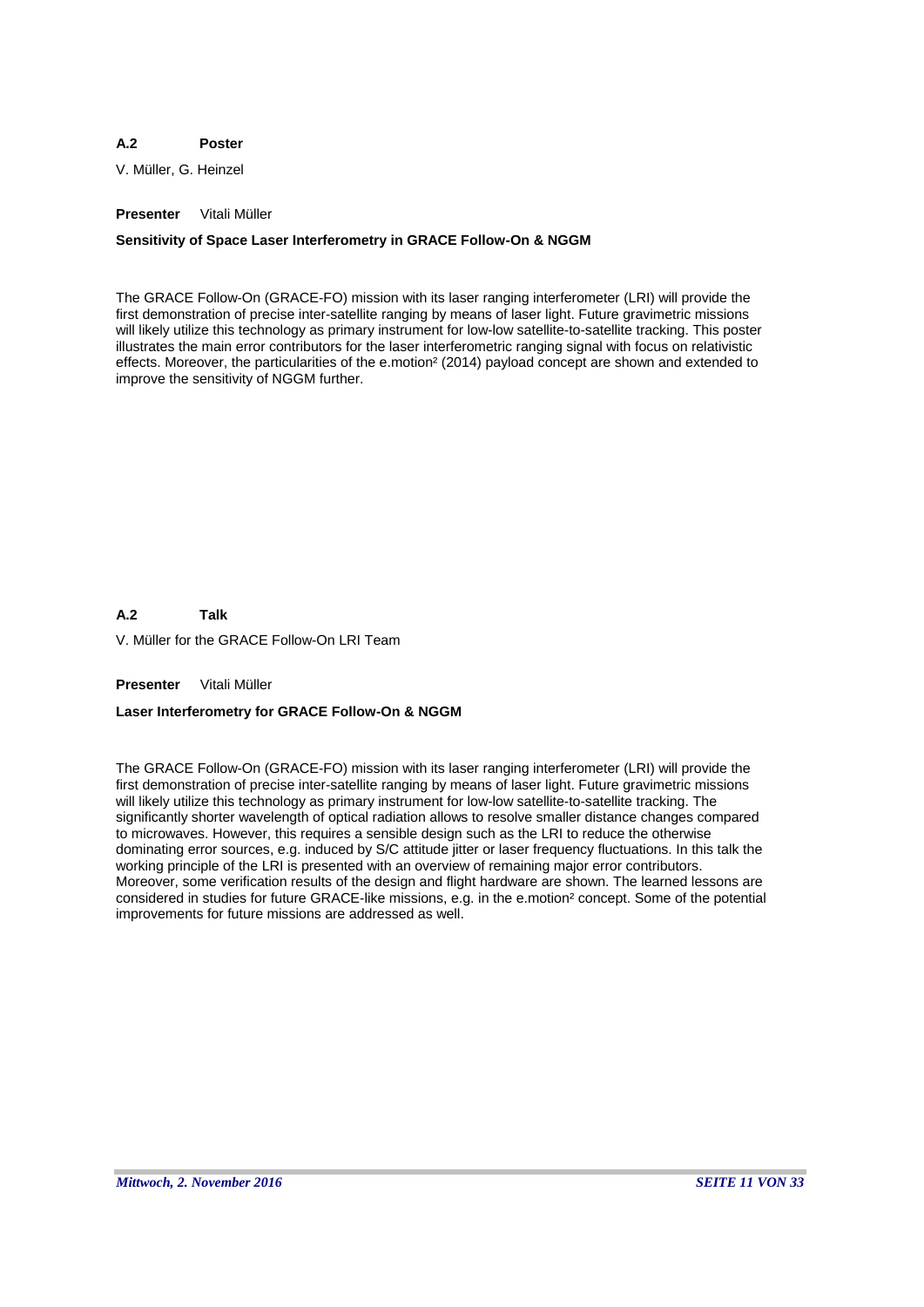#### **A.2 Talk**

M. Murböck, T. Gruber, R. Pail, I. Daras

# **Presenter** Michael Murböck

# **Earth System Mass Transport Mission 2 - e.motion2**

Recently a group of European scientists with technological and industrial partners a new gravity field mission was proposed as Earth Explorer 9 to European Space Agency. The main goal of the proposed mission is the long term observation of the time variable gravity field with significantly increased spatial and temporal resolution compared to the GRACE or GRACE Follow-On (FO) missions. Thus our knowledge about the global water cycle (continental hydrology, ocean, ice, and atmosphere) as well as about processes of the solid Earth can be improved. Starting from the existing concepts of single pair GRACE and GRACE-FO missions, new and improved observation techniques are needed. This concerns in particular the observation of inter-satellite distances and non-gravitational accelerations, and most important the implementation of an optimized constellation of satellite pairs. In particular the team proposed a double pair mission concept (Bender type) with a near-polar and an inclined pair. Both pairs are equipped with a laser interferometer for distance change observations at the 10 nm level, with an accelerometer of the 1E-11 m/s² class for the observation of non-gravitational forces and with a drag compensation system to fly at low orbit heights. All together this enables a duplication of spatial resolution of mass variability observations, a significant reduction of the correlated errors like spatial striping and in particular the observation of short term mass variations with reasonable spatial resolution avoiding dealiasing with external model information to a large extent.

**B.1 Talk**

S.-C. Han

### **Presenter** Shin-Chan Han

# **Daily inversion of regional mass variation from GPS displacement and GRACE gravity: A case study in Australia**

This study discusses a method to invert GPS displacement data to determine daily variations of regional mass redistribution. Just like monthly GRACE gravity field data are interpreted as a result of surface mass loading (through its gravitational effect), daily GPS displacement data are assumed to be caused by daily surface mass changes (through displacement effect). The method is based on inverting a regional set of continuous GPS stations by using the localized harmonic basis functions (spherical 'Slepian' functions). Because these basis functions are merely a linear combination of spherical harmonic basis functions, it is straightforward to apply the spherical Earth load Love numbers (consistent with GRACE processing) to obtain the surface mass distribution from GPS deformation data. The combination of GRACE and GPS data is also straightforward through the linear relationship between two basis functions. I discuss the overall technique and demonstrate the recovery of daily mass variations in Australia from the continuous GPS data during the last decade and compare with the daily-averaged AOD models as well as monthly GRACE solutions.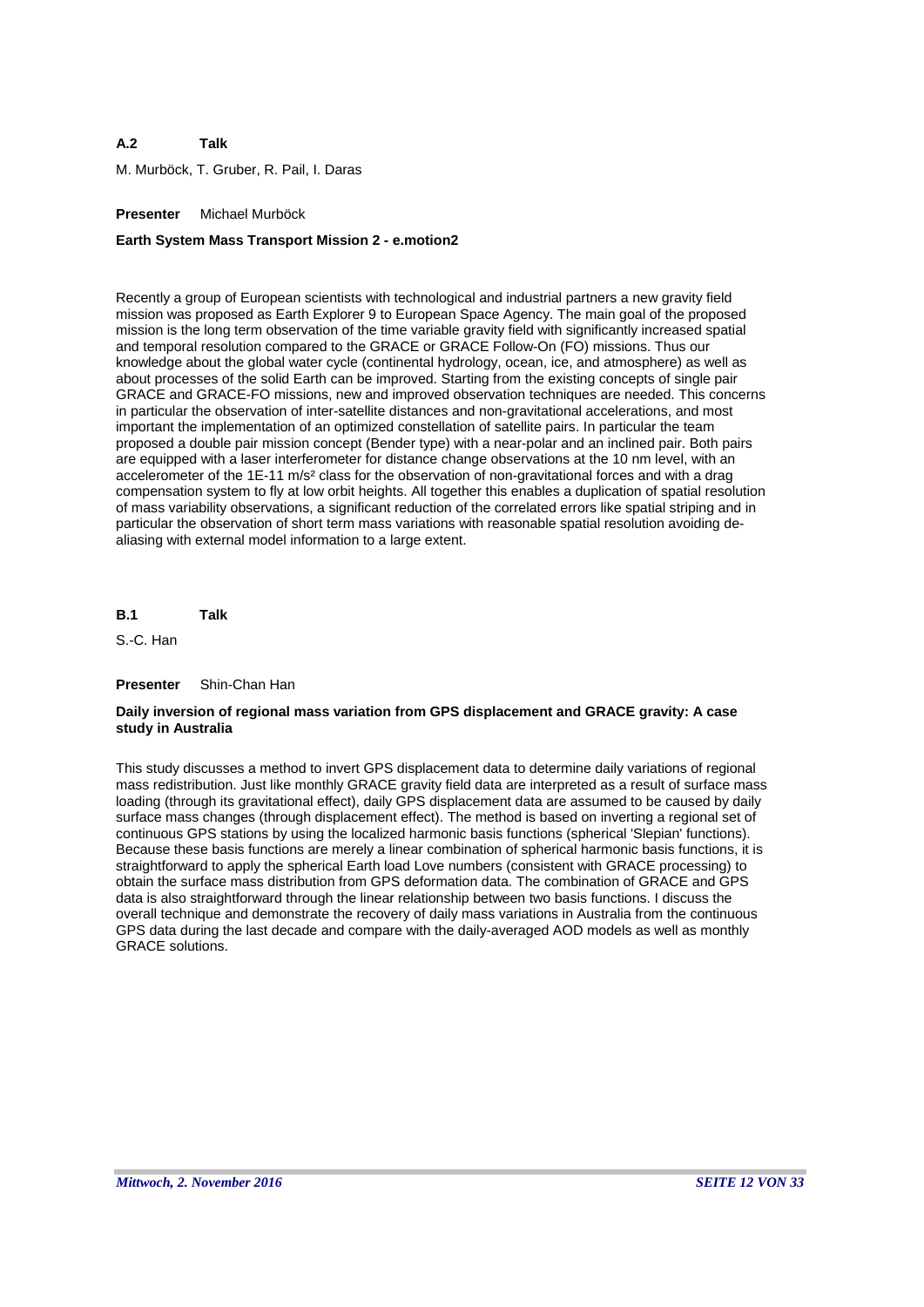#### **B.1 Talk**

E. R. Ivins, S. Adhikari, E. Larour, T. S. James

### **Presenter** Erik R. Ivins

# **Assessment of Antarctic GIA Models as they affect GRACE and Altimetry: A Treatment within IMBIE-2**

Reconstruction of the Last Glacial Maximum (LGM) and global sea-level during the past 100,000 years is one of the grand challenges in Earth sciences. What is required of contemporary models is consideration of all processes that are capable for both building and collapsing continental bound ice mass. Glacial isostatic adjustment is the process by which the solid Earth and ocean respond to cryosphere and ocean mass changes associated with LGM. Construction of any 'near-perfect' forward ice model would require understanding (or constraining) surface mass balance processes, ice stream flux, calving dynamics and grounding line migration over a 100 thousand year time scale. Should such a grand numerical problem be capable of computation, it would usher in a new era of better models that could provide realistic forecasts of future sea-level rise from ice sheet demise/growth in a warming world. Currently we are far away from achieving such a goal (Bindschadler et al., 2013; Pattyn et al., 2016) and, consequently, all hind-casting ice models used for Antarctic evolution require clever use of glacio-geological information and ice core data. Here I discuss the recent data-based GIA assessments and correction for GRACE-based ice mass balance determination, that contrast to forward model treatments. Discrepant results are about  $60 \pm 18$ Gt/yr and are likely rooted in the model-dependencies of all types, but are especially influenced by the inclusion or exclusion of specific GNSS vertical motion data collected during the past two decades.

**B.1 Talk**

I. Sasgen, S. A. Khan

### **Presenter** Ingo Sasgen

### **A revised GIA-prediction for Greenland based on GNET GPS data**

The Glacial Isostatic Adjustment (GIA) is an important component of the gravimetric mass balance in Greenland inferred from GRACE. Here, we use time series of surface deformation measured with the Greenland Global Positioning System Network (GNET) to determine and evaluate GIA-induced uplift rates. We compare the GPS-measured GIA signature with GIA predictions and find that forward-models considerably underestimate uplift in the northwest and southeast sectors of the ice sheet. In particular, unpredicted large and localized GIA uplift rates of +12 mm/yr are found in southeast Greenland; these are explained by centennial ice retreat of the Kangerdlugssuaq Glacier in the presence of a low-viscous upper mantle, which is a consequence of Greenland passing over the Iceland Hotspot about 40 Ma BP. We reconstruct the evolution of the Greenland ice sheet since LGM based on the newly available GNET GPS data. We show that an additional mass loss since the Last Glacial Maximum (LGM) of 1.5 m sea level equivalent is required in the northwest and southeast of the ice sheet, which are the marine-based sectors dominating modern mass loss. We conclude from the GPS-constrained model that corrections of GIA in Greenland have been underestimated by 10 to 20 Gt/yr in ice-mass balance estimates from GRACE.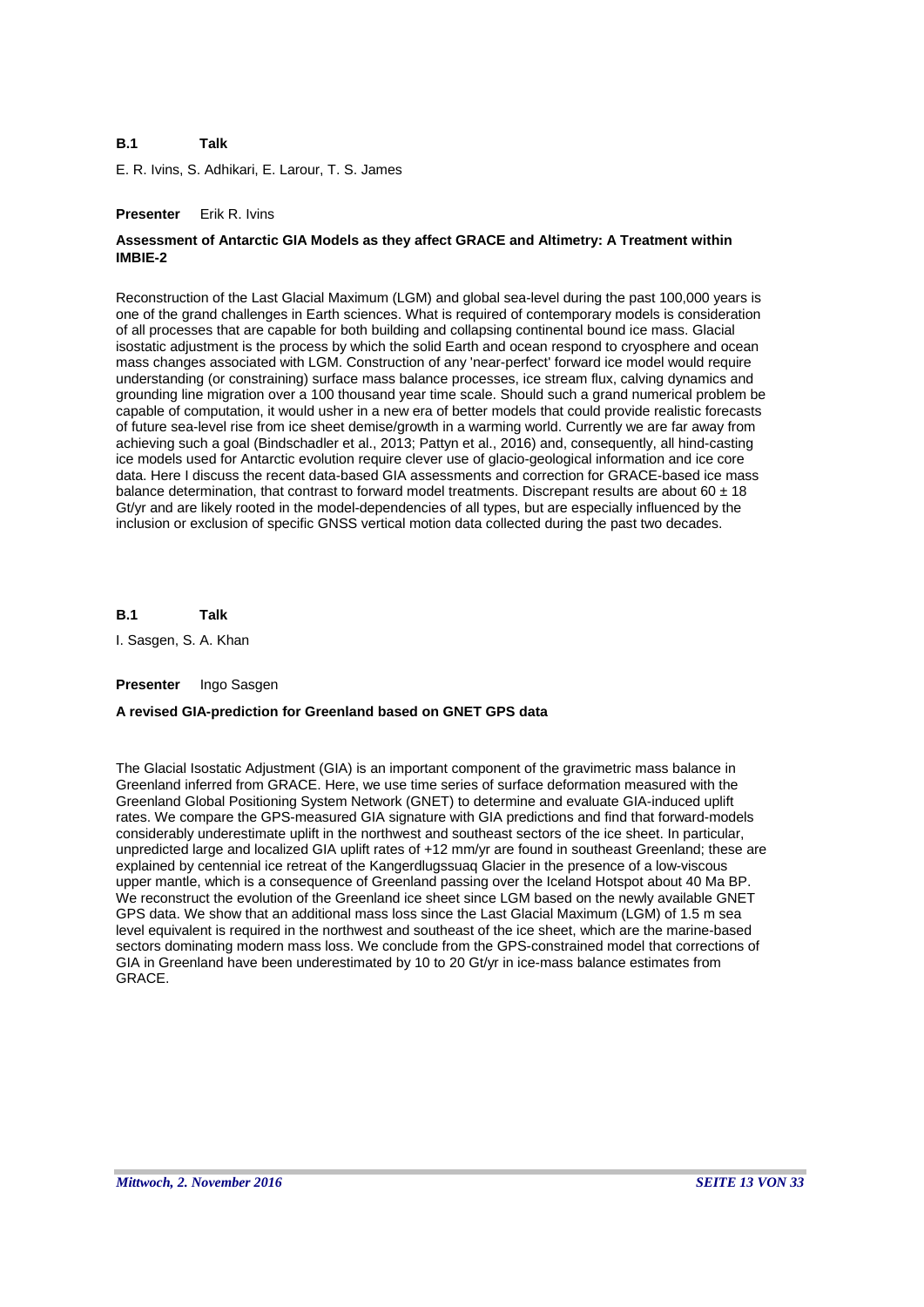#### **B.1 Poster**

J. Sauber, S.-C. Han, F. Pollitz, S. Luthcke, J. Freymueller

### **Presenter** Jeanne Sauber

# **GRACE, GRACE-FO and NGGM: Contributions and future prospects for advancing seismic cycle science**

Here we summarize current advances in our understanding of earthquake source processes and the rheological response of the Earth to great megathrust and strike-slip earthquakes. Looking to the future, we simulate what might be achieved with greater spatial and temporal resolution with GRACE-FO and NGGM.

#### **B.2 Poster**

A. Groh, M. Horwath, A. Horvath, R. Forsberg, R. Meister, A. Shepherd

# **Presenter** Groh, A.

### **Antarctic ice mass balance products by the ESA Climate Change Initiative**

Within the framework of ESA's Climate Change Initiative (CCI) mass balance products for both the Antarctic Ice Sheet (AIS) and the Greenland Ice Sheet (GIS) have been developed by the AIS\_cci and the GIS\_cci project. These Gravimetric Mass Balance (GMB) products are derived from satellite gravimetry data acquired by GRACE (Gravity Recovery and Climate Experiment), which is the only sensor directly sensitive to changes in mass. Using monthly GRACE gravity field solutions covering the period from 2002 until present two different GMB products are derived: (a) time series of monthly mass changes for the entire ice sheet and for individual drainage basins, and (b) gridded mass changes covering the entire ice sheet. The gridded product depicts spatial patterns of mass changes at a formal resolution of about 50 km, although the effective resolution provided by GRACE is about 200-500km. We present the first release of the ESA CCI GMB products for the Antarctic Ice Sheet. They are derived from GRACE monthly gravity field solutions by a refinement of the regional integration approach which directly tailors sensitivity kernels by a formal optimization procedure to minimize the sum of propagated GRACE solution errors and leakage errors. This approach involves the incorporation of information on the structure of GRACE errors and the structure of those mass change signals that are most relevant for leakage errors. Based on our products we discuss the latest mass balance estimates. The GMB products are freely accessible through an AIS\_cci data portal (data1.geo.tu-dresden.de).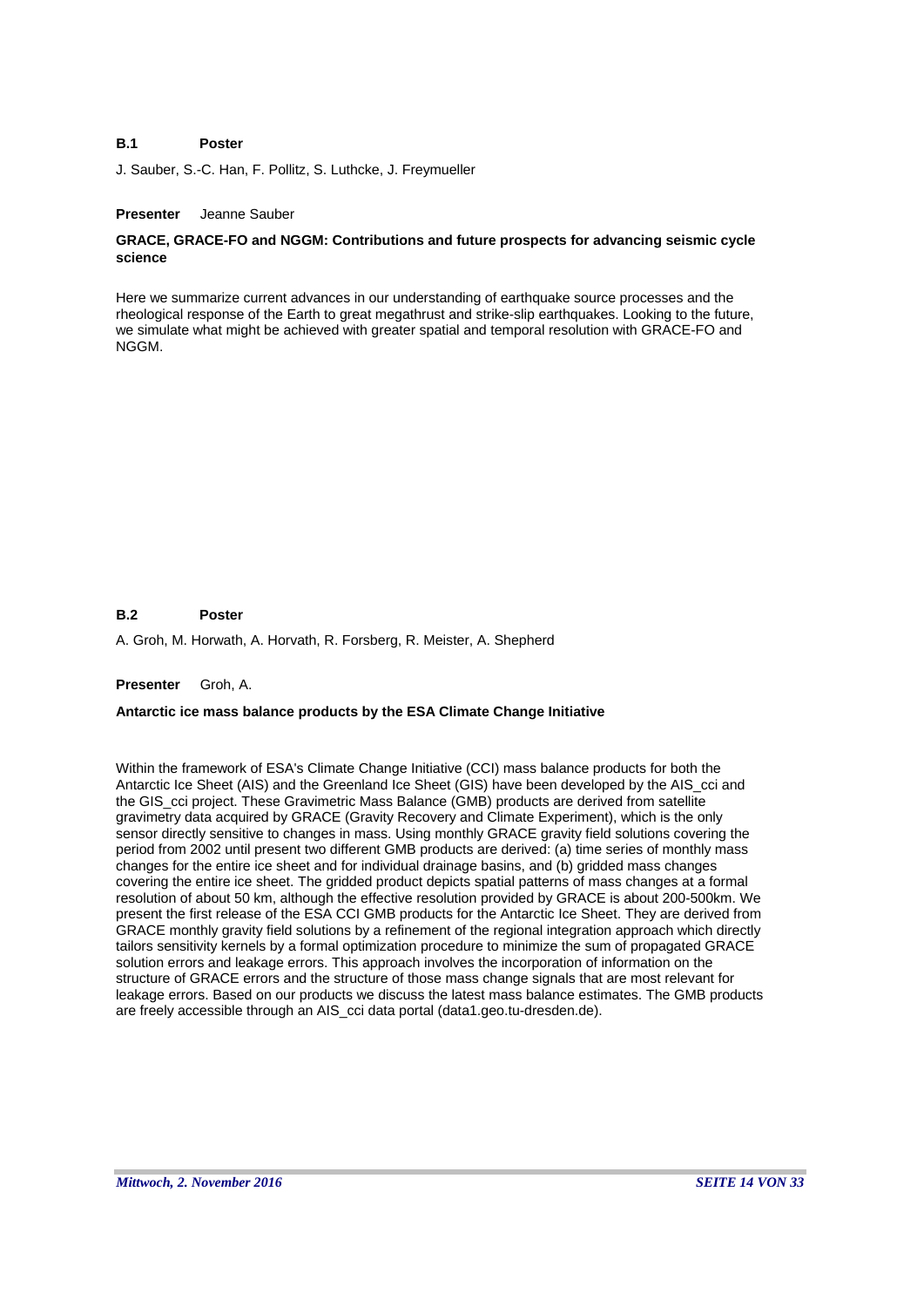#### **B.2 Talk**

R. A. Hardy, R. S. Nerem, D. N. Wiese

# **Presenter** Ryan A. Hardy

### **Atmospheric Errors in GRACE Estimates of Ice Sheet Mass Loss**

Accurate estimation of changes in the mass of the Greenland and Antarctic ice sheets with GRACE requires forward modeling of atmospheric gravity signals to reduce aliasing and biases due to variations in surface pressure. This is accomplished by using the ECMWF Operational Analysis model. This model contains known drifts and discontinuities associated with its operational nature. The remoteness of Greenland and Antarctica introduce a challenge in accurately observing and modeling surface pressure. Replacement of ECMWF with alternative models on monthly timescales represents a first-order method of correcting its errors. We compare ECMWF with time series of in situ surface pressure measurements distributed over Antarctica and Greenland and surface pressure fields generated from reanalyses. We find certain reanalyses outperform ECMWF in terms of RMS agreement with observations. Over Antarctica, these new models reveal significant underestimates in the acceleration of its mass loss. Over Greenland, these errors introduce discrete errors in the mass loss time series. Pressure fields generated from combinations of in situ observations and the spatial statistics of the reanalyses validate these results. Finally, we attempt to retrieve surface pressure signals with GRACE using JPL mascon solutions, probing the utility of satellite gravity as a meteorological observable.

**B.2 Talk**

M. Horwath, A. Groh

#### **Presenter** Martin Horwath

### **The GRACE mass change estimators developed for ESA's CCI ice sheet mass balance products**

ESA's Climate Change Initiative (CCI) has published GRACE-based mass change time series and grids as operational, well-documented data products (data1.geo.tu-dresden.de, esa-www.icesheets-cci.org). We explain the methodology used for the Antarctic Ice Sheet products. Two approaches exist to infer mass changes from GRACE solutions: The regional integration approach integrates GRACE-based surface mass changes using specific integration kernels. The forward modeling (or mascon/inverse) approach prescribes a finite set of mass change patterns and adjusts their amplitudes to the GRACE gravity field changes. Forward modeling approaches ultimately estimate mass changes by linear functionals of the gravity field changes, or in other words, sensitivity kernels. Therefore, they are just special realizations of the regional integration approach. In our approach, we directly tailor sensitivity kernels, i.e., mass change estimators. We use a formal optimization to minimize the sum of propagated GRACE errors and leakage errors. For this aim we incorporate covariance information on the GRACE errors and on the mass change signals. We explain the realization that we currently apply for the Antarctic Ice Sheet CCI project and we discuss limitations and envisaged further developments. We show results for the Antarctic Ice Sheet in terms of time series of drainage basin mass changes and time series of gridded changes. We illustrate that the developments invested in these products have led to a very good compromise between dampening GRACE errors and maintaining spatial resolution.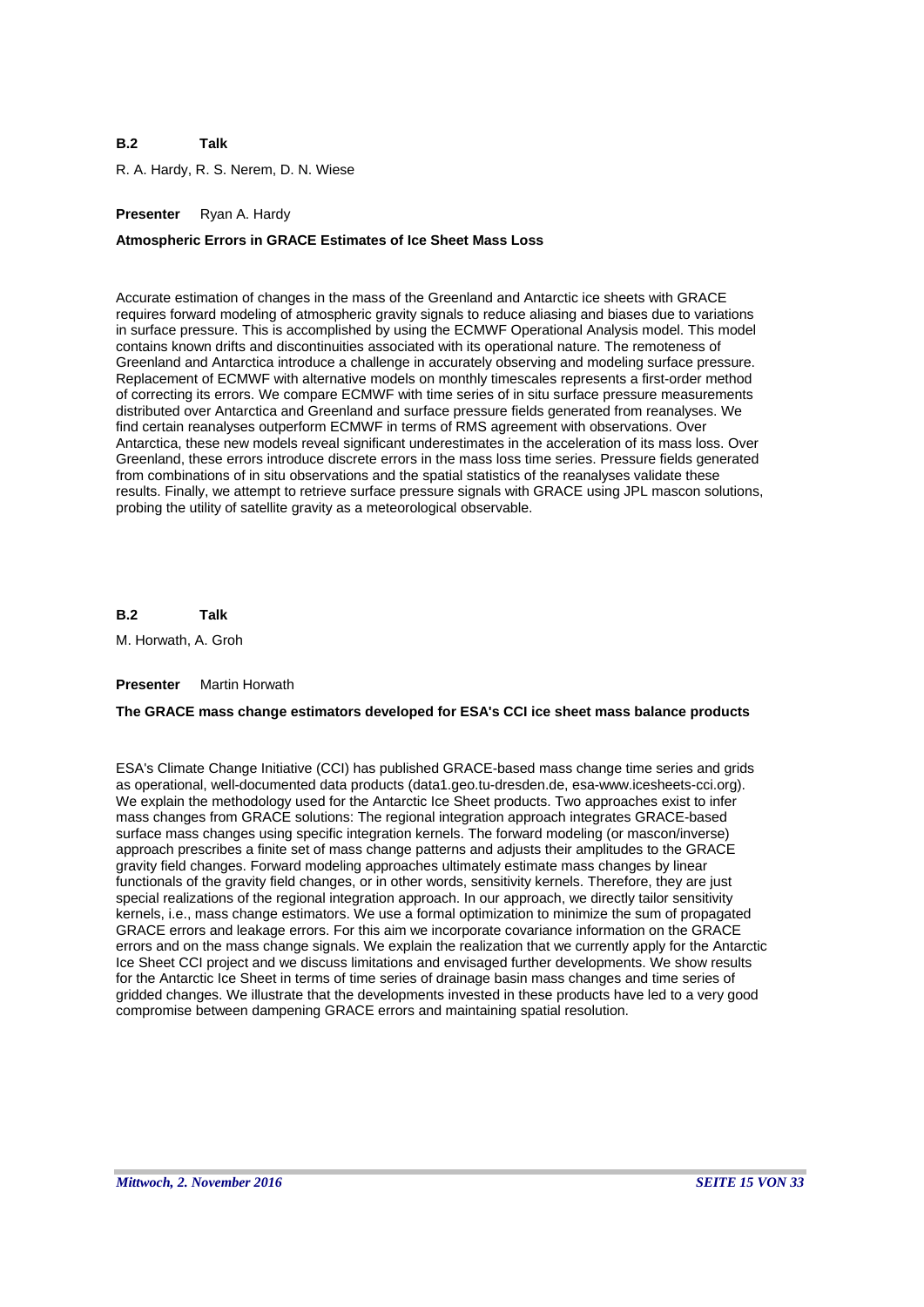#### **B.2 Talk**

M. Bevis, S. A. Khan, P. Knudsen

# **Presenter** Per Knudsen

### **Observing the deglaciation of Greenland by GRACE and GNET GPS**

Between the start of 2003 and the middle 2013, the total mass of ice in Greenland declined at an accelerating rate, and this rate increases nearly constantly of about 24 Gt per year. Then, a dramatic reversal occurred, and almost no additional ice mass was lost in the subsequent two years. In 2015 the melting had resumed reducing the ice mass in Greenland. Here, we study the spatial and temporal variations of ice mass change using observations from (1) the Gravity Recovery and Climate Experiment (GRACE), (2) a network of Global Positioning System (GPS) receivers, and (3) combination of airborne and satellite altimetry data (e.g. cryostat-2, icesat, NASA's airborne topographic mapper (ATM) flights).

**B.2** I. Velicogna, E. Ciraci', T. Sutterley, Y. Mohajerani **Talk**

**Presenter** Isabella Velicogna

### **Ice Sheets, glaciers and ice caps mass balance from GRACE and other data**

We use observations of time-variable gravity from GRACE to determine the mass changes for the Antarctic and Greenland Ice Sheets, and the Glaciers and Ice Caps (GIC) for the time period 2002-2016. To estimate the contribution of the GIC, we use a least square mascon approach combined with new inventories to optimize the distribution of mascons and recover the GRACE signal more accurately. The contribution from the GIC is dominated by the mass loss of the Canadian Arctic Archipelago, followed by Alaska, Patagonia and the High Mountains of Asia. In Greenland, Antarctica, the Canadian Ice Caps and a few others, we compare our GRACE results with output products from surface mass balance models, e.g. MAR and RACMO. This comparison provides an evaluation of the SMB models where ice dynamics is not dominant, as well as help us constrain the partitioning of mass loss between surface processes and ice dynamics in other sectors. This work, combined with altimetry time series from ICESat/ATM/LVIS allows us to evaluate uncertainties of the mass balance results. This work was conducted at UC Irvine and at Caltech's Jet Propulsion Laboratory under a contract with NASA's Cryospheric Science Program.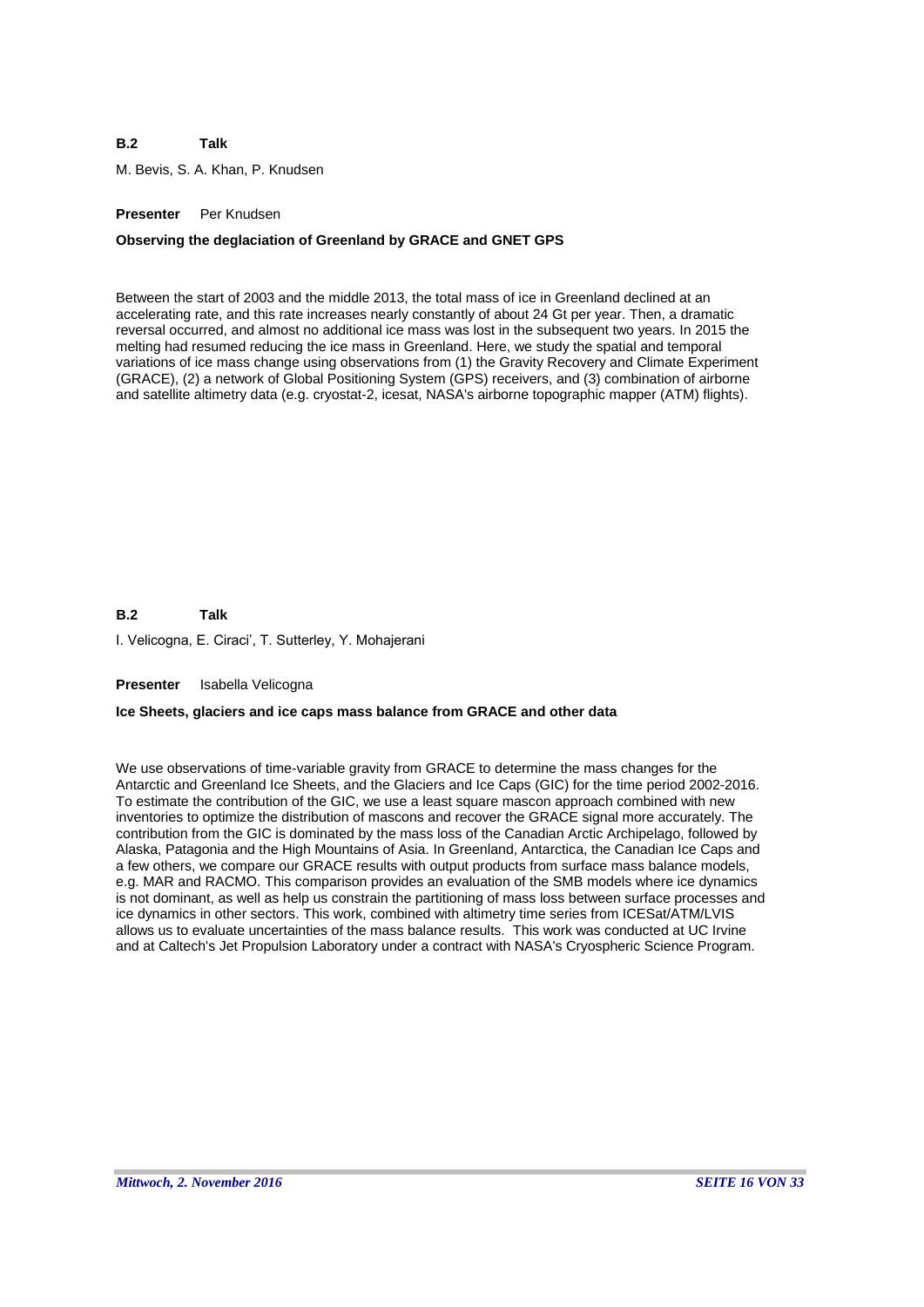#### **B.3 Poster**

T. Fecher, P. Knudsen, S. Bettadpur, T. Gruber, N. Maximenko, N. Pie, F. Siegismund, D. Stammer

# **Presenter** Per Knudsen

# **Optimal Geoid Modelling to determine the Mean Ocean Circulation - Project Overview and early Results**

The ESA project GOCE-OGMOC (Optimal Geoid Modelling based on GOCE and GRACE third-party mission data and merging with altimetric sea surface data to optimally determine Ocean Circulation) examines the influence of the satellite missions GRACE and in particular GOCE in ocean modelling applications. The project goal is an improved processing of satellite and ground data for the preparation and combination of gravity and altimetry data on the way to an optimal MDT solution. Explicitly, the two main objectives are (i) to enhance the GRACE error modelling and optimally combine GOCE and GRACE [and optionally terrestrial/altimetric data] and (ii) to integrate the optimal Earth gravity field model with MSS and drifter information to derive a state-of-the art MDT including an error assessment. The main work packages referring to (i) are the characterization of geoid model errors, the identification of GRACE error sources, the revision of GRACE error models, the optimisation of weighting schemes for the participating data sets and finally the estimation of an optimally combined gravity field model. In this context, also the leakage of terrestrial data into coastal regions shall be investigated, as leakage is not only a problem for the gravity field model itself, but is also mirrored in a derived MDT solution. Related to (ii) the tasks are the revision of MSS error covariances, the assessment of the mean circulation using drifter data sets and the computation of an optimal geodetic MDT as well as a so called state-of-the-art MDT.

**B.3 Talk**

F. Landerer, D. Wiese

**Presenter** Felix Landerer

**Updates to the global sea level budget: assessing trends and biases in ocean mass**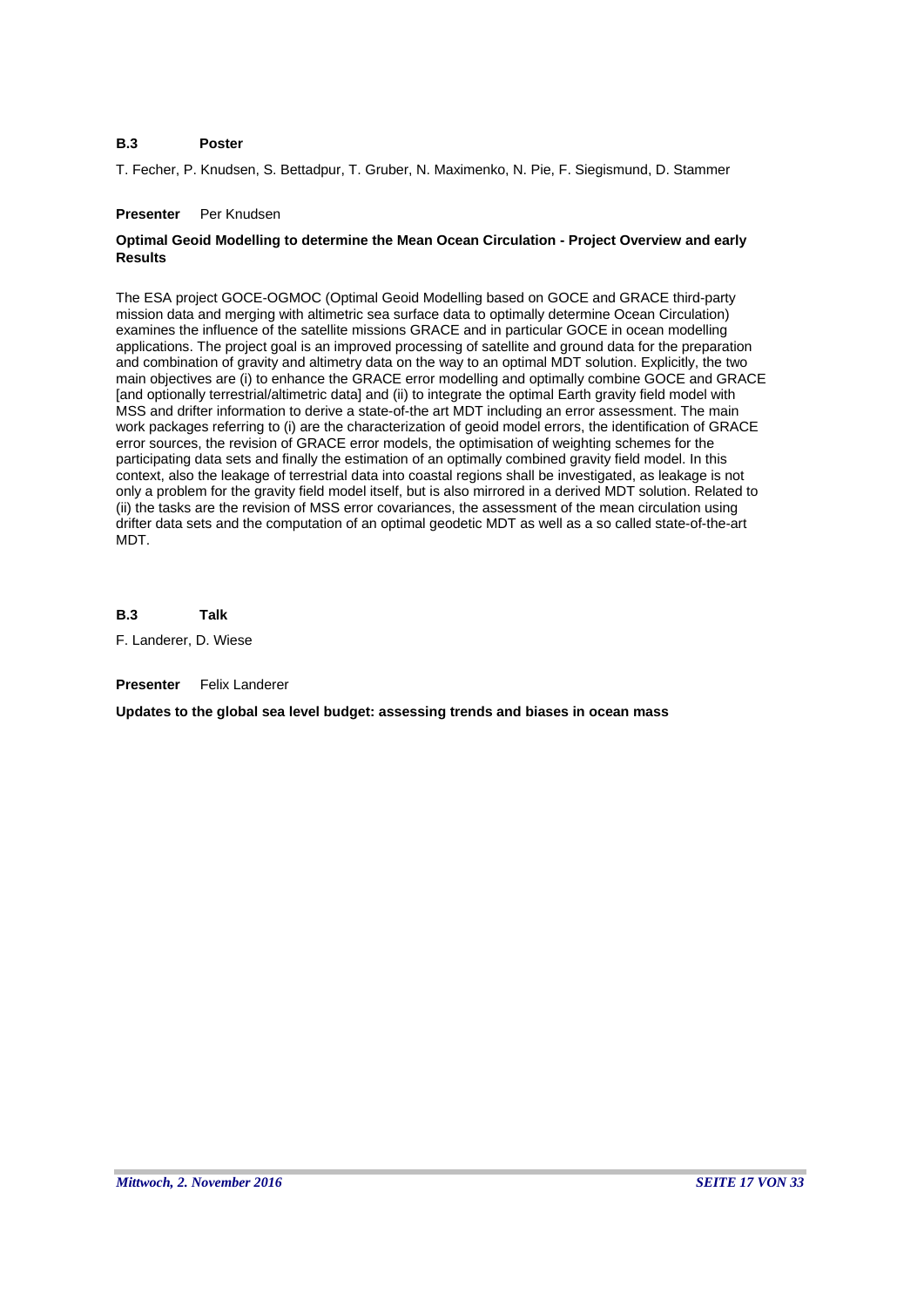#### **B.3 Talk**

K. J. Quinn, R. M. Ponte

# **Presenter** Katherine J. Quinn

# **Using GRACE to improve estimates of ocean circulation**

The latest version of the global ocean state estimate from the "Estimating the Circulation and Climate of the Ocean" (ECCO) project has assimilated the JPL GRACE mascon estimates of ocean bottom pressure (OBP) and net ocean mass variability. We compare the OBP fields from various GRACE estimates to two versions of ECCO: release 1 (pre- GRACE assimilation) and release 3 (GRACE assimilated). These comparisons show where GRACE is having a positive impact on the ocean state estimate. Some of the most notable changes between ECCO releases are to the global net freshwater flux, and variability in the Arctic and Southern Ocean, precisely where the cost estimates indicated GRACE would have the largest impact. We also use in-situ bottom pressure recorder data to validate both GRACE and ECCO.

#### **B.3 Poster**

C. G. Piecuch, K. J. Quinn, R. M. Ponte

### **Presenter** Katherine Quinn

### **Validating GRACE time-variable data over the coastal ocean using tide gauges**

Validation of GRACE data over the ocean typically relies upon comparisons to observations from bottom pressure (BP) recorders. However, in situ BP records are sparse and prone to drift, restricting comparisons with GRACE data to short periods at a few sites. An alternative means for validating GRACE BP solutions is to compare with tide gauge sea level (SL) data, which are more plentiful than in situ BP records and not subject to temporal drift. Here we describe the first comparison between GRACE BP and tide gauge SL over the global coastal ocean. Significant correlations between SL and BP are observed along broad, shallow continental coasts, consistent with basic expectations from ocean dynamics. The correspondence between SL and BP is considerably stronger when using more recent GRACE mascons solutions than earlier solutions based on spherical harmonics. An ocean model (ECCO2) corroborates patterns observed in the data, showing strong coupling between SL and BP along continental coasts. The model suggests that improved correspondence between tide gauge and mascons fields compared to spherical harmonics is consistent with better representation of shorter spatial scales. Results establish the superior quality of recent GRACE data releases; more generally, they demonstrate that tide gauge records are useful for validating GRACE data and show that satellite gravimetry can be used for interpreting coastal SL data.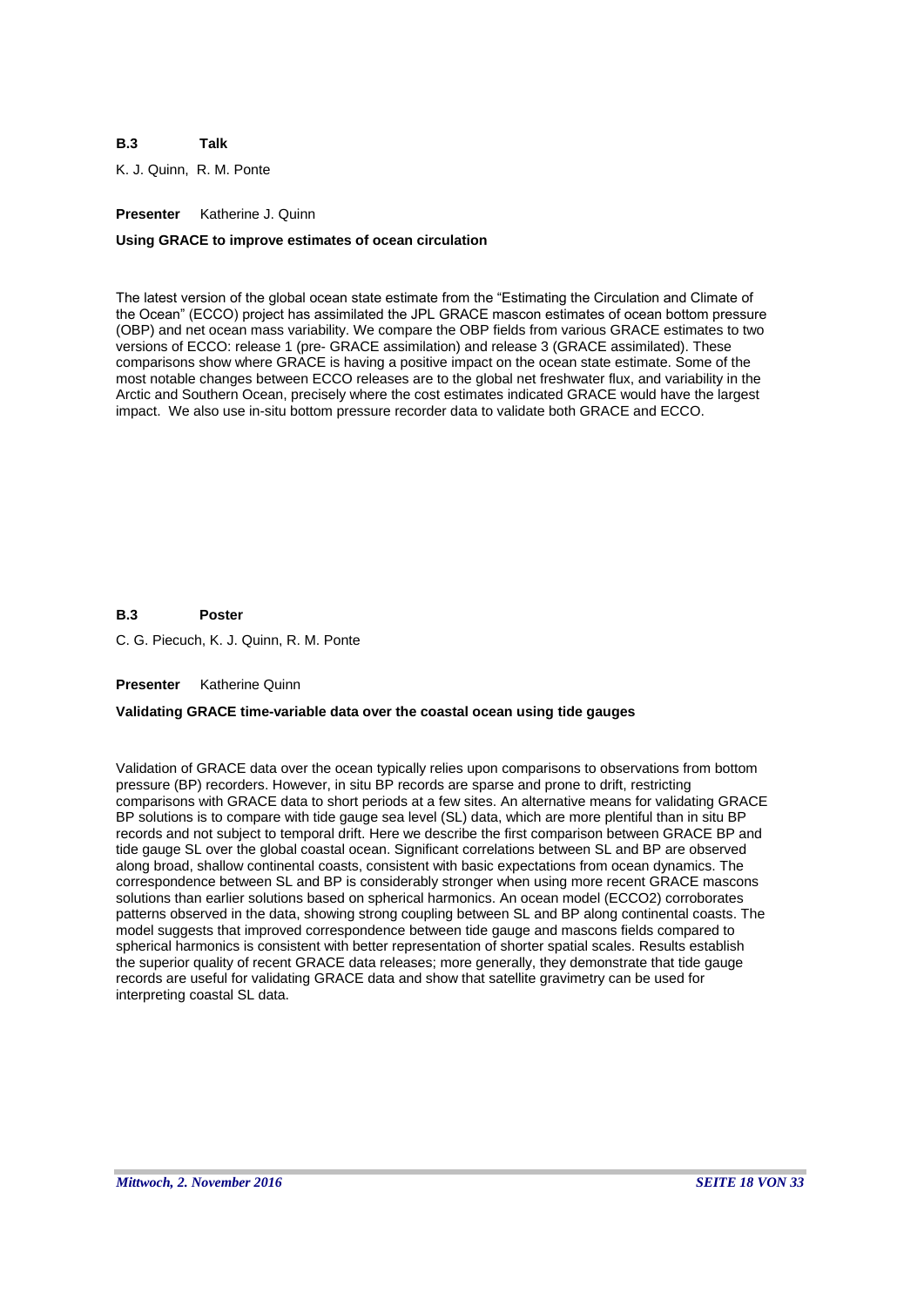#### **B.3 Poster**

C. G. Piecuch, K. J. Quinn

# **Presenter** Katherine Quinn

### **El Niño, La Niña, and the global sea level budget**

Previous studies show that nonseasonal variations in global-mean sea level (GMSL) are significantly correlated with El Niño-Southern Oscillation (ENSO). However, it has remained unclear to what extent these ENSO-related GMSL fluctuations correspond to steric (i.e., density) or barystatic (mass) effects. Here we diagnose the GMSL budget for ENSO events observationally using data from profiling floats, satellite gravimetry, and radar altimetry during 2005-2015. Steric and barystatic effects make comparable contributions to the GMSL budget during ENSO, in contrast to previous interpretations based largely on hydrological models, which emphasize the barystatic component. The steric contributions reflect changes in global ocean heat content, centered on the Pacific.

Distributions of ocean heat storage in the Pacific arise from a mix of diabatic and adiabatic effects. Results have implications for understanding the surface warming slowdown and demonstrate the usefulness of the Global Ocean Observing System for constraining Earth's hydrological cycle and radiation imbalance.

**B.3 Talk**

R. D. Ray, B. D. Loomis, S. B. Luthcke

### **Presenter** R D Ray

### **Ocean tide solutions and residuals from GRACE range-rate data**

A series of global tidal solutions have been computed from GRACE range-rate data for a number of major constituents. Preliminary solutions show that the GRACE time series is sufficiently long that there is little "cross-talk" between constituents, so we are now computing the constituents individually in separate inversions, generally via spherical harmonics to degree/order 60, sometimes higher. Non-tidal mass variability is separately modeled and removed from the GRACE residuals prior to attempting tidal solutions; for this we use standard models augmented by prior GRACE global mascon solutions, which include cryospheric mass variability. Even though our prior mascon solutions included estimates of various GRACE state and accelerometer parameters, it appears essential that such arc parameters be reestimated during tidal inversion. Global solutions for M2, O1, and K1 are physically reasonable at long wavelengths. In contrast, S2 is problematic, displaying too much correlation with non-tidal 161-day variability. We have also analyzed GRACE residuals for tidal variability, following up on work that was published by Stammer et al (Rev. Geophysics, 2014) in which 6 global tide models were tested with GRACE data. Those tests are here supplemented by tests of the new FES2014 model, plus our own GRACE-adjusted model. These long-wavelength GRACE tidal solutions can be used for processing GRACE data, but they cannot be used in other applications until they are properly assimilated into a highresolution numerical ocean tide model. Work along those lines is in progress.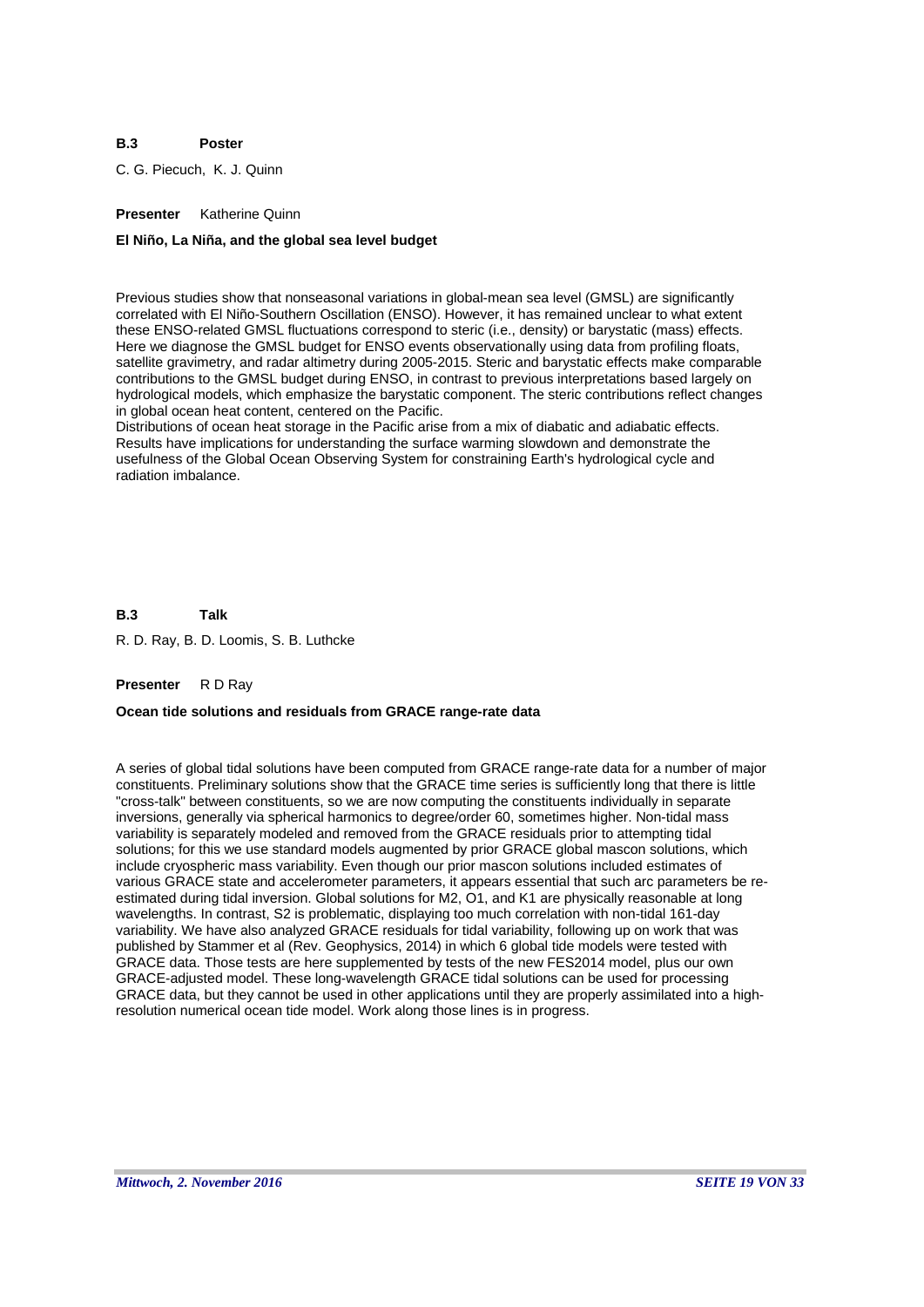#### **B.3 Talk**

C. Lück, J. Kusche, R. Rietbroek, S. Schön, Le Ren, J. Schröter, A. Androsov, S. Danilov

# **Presenter** Christina Lück

# **Time variable gravity field retrieval from kinematic orbits from the CHAMP and SWARM missions**

Variations of ocean mass changes, linked to ocean bottom pressure changes are still not sufficiently understood on long times scales. The observation of these oceanic mass signals on global scale has only been become possible on a global scale since the advent of the GRACE mission. Within the project "Consistent Ocean mass Time Series from LEO Potential Field Missions" (CONTIM), we investigate how time series of ocean mass variations can be extended beyond and before the GRACE mission lifespan, by making use of geodetic measurements of low earth orbiters (LEO). Furthermore, the methods developed here may also be used as gap-filler observations for the GRACE time series. Another topic of investigation is whether one can exploit the baseline information of the SWARM constellation to improve the gravity field retrieval. It is planned that SWARM data can also be used in specialized inversion schemes where ocean mass changes are parametrized by dedicated patterns (e.g. Rietbroek et al. 2016). In this contribution, we use kinematic orbits from the SWARM and CHAMP missions to estimate gravity fields of low spherical harmonic degree and order. We show how these fields compare to the more accurate GRACE solutions, and how the choice of truncation and pre-processing steps affect the solutions.

#### **B.3 Poster**

B. Uebbing, R. Rietbroek, J. Kusche

### **Presenter** Roelof Rietbroek

### **Sea level budget in the Bay of Bengal (2002–2014) from GRACE and altimetry**

The Bay of Bengal is bordered by low-lying and densely populated coastal areas which are vulnerable to storm surges and sea level rise. Accounting for future sea level rise requires understanding the presentday sea level budget. Here, we combine data from the Gravity Recovery and Climate Experiment (GRACE) satellite with altimetry from the JASON 1 and 2 mission. We explain the total altimetric sea level rise (6.1 mm/a over 2002–2014) by mass and steric components. We find that current mass trends in the Bay of Bengal are slightly above global mean, while steric trends are much larger: 2.2–3.1 mm/a if we disregard a residual required to close the budget, and 4.3–4.6 mm/a, if, as an upper bound, we attribute this residual entirely to steric expansion.

Our method uses altimetry and GRACE data in a least squares inversion, where mass anomalies are parameterized through gravitationally self-consistent fingerprints, and steric expansion through EOFs. We validate our estimates by comparing to Argo and modeling for the Indian Ocean, and by comparing total water storage change (TWSC) for the Ganges and Brahmaputra basins to the conventional GRACE approach. We find good agreement for TWSC, and reasonable agreement for steric heights, depending on the ocean region and Argo product. We ascribe differences to weaknesses of the Argo data, but we also find the inversion to be to some extent sensitive with respect to the EOFs. Finally, combining our estimates with CMIP5-simulations, we estimate that Bay of Bengal absolute sea level may rise for additional 37 cm under the RCP4.5 scenario and 40 cm under RCP8.5 until 2050, with respect to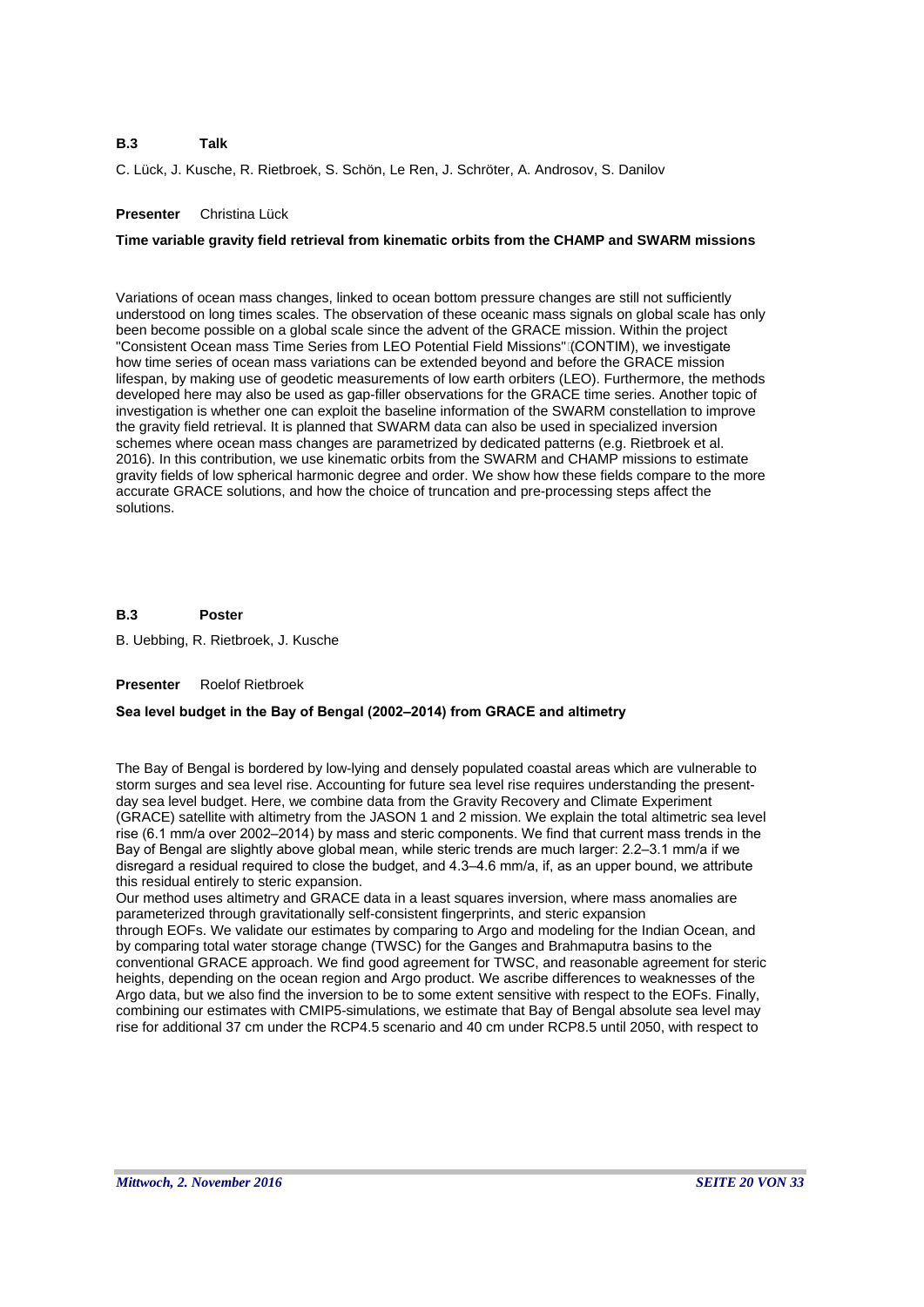A. Behrangi, A. Gardner, J. Reager, J. Fisher

# **Presenter** Ali Behrangi

### **Using GRACE to constrain precipitation amount over cold regions**

Here we show that GRACE can advance quantification and analysis of precipitation in high latitudes and high altitudes, where the uncertainties in the current precipitation products are highest. With the lack of high quality precipitation estimates in cold regions and the growing need for more spatiotemporally comprehensive precipitation estimates, GRACE (and in near future GRACE-FO) can provide unique and independent information that has been underutilized for the improvement of precipitation analysis. This is especially timely with significant advancements in the refinement of the GRACE gravity solution. More specifically we demonstrate this by performing case studies over Eurasia and two Endorheic basins in the Tibetan plateau. GRACE estimates suggest that the global precipitation climatology project (GPCP) is likely overestimating precipitation over Eurasia, consistent with CloudSat observations. In Tibetan plateau basins, GRACE suggests that most of the current precipitation products (except near real-time TRMM 3B42) likely underestimate monthly precipitation, especially during cold season when snow and mixedphased precipitation occur more frequently. We discuss that, lacking high quality ground station observations, GRACE can provide a viable alternative for constraining monthly or seasonal precipitation rates estimated from other remotely-sensed precipitation products that often tend to show significant biases in cold regions.

#### **B.4 Poster**

G. Pavlic, J. Crowley, J. Huang, S. Wang, A. Rivera, J. Henton, A. Lambert, C. Klatt

#### **Presenter** John Crowley

### **Seasonal groundwater storage variation in Canada from 14 years of GRACE observations**

Assessing water storage variations on a national scale is beneficial for managing water resources, for sustainable development of society and economy, to identify regional drought and flood risks, and to protect the environment in Canada. Seasonal variation in total water storage (TWS) and groundwater storage (GWS) are functions of rainfall, runoff rates and evapotranspiration. In this study, we aim to quantify seasonal TWS and GWS variations in three Canadian river basins (Mackenzie, Saskatchewan and Assiniboine) as well as nationally using monthly gravity models (release 5) derived from the Gravity Recovery and Climate Experiment (GRACE) for the period of 2012-2016. GWS is calculated by removing the surface water component (soil moisture, snow, ice, large lake and river variations) from the TWS using two Land Surface Models (LSMs): the Global Land Data Assimilation System produced by NASA (GLDAS-1, see Rodell et al., 2004 for details) and the Ecological Assimilation of Land and Climate Observations (EALCO) produced by Natural Resources Canada (Wang, 2008). TWS and GWS variations are presented using four average seasonal maps and reveal large annual variations on the order of hundreds of mm of equivalent water depth. Variations in the three river basins are shown as 14-year time series of the average anomalies over the respective basins and indicate gradual increases in water storage. Uncertainty introduced by the glacial isostatic adjustment (GIA) correction is also assessed using a variety of modern GIA models and is found to be significant over much of Eastern Canada.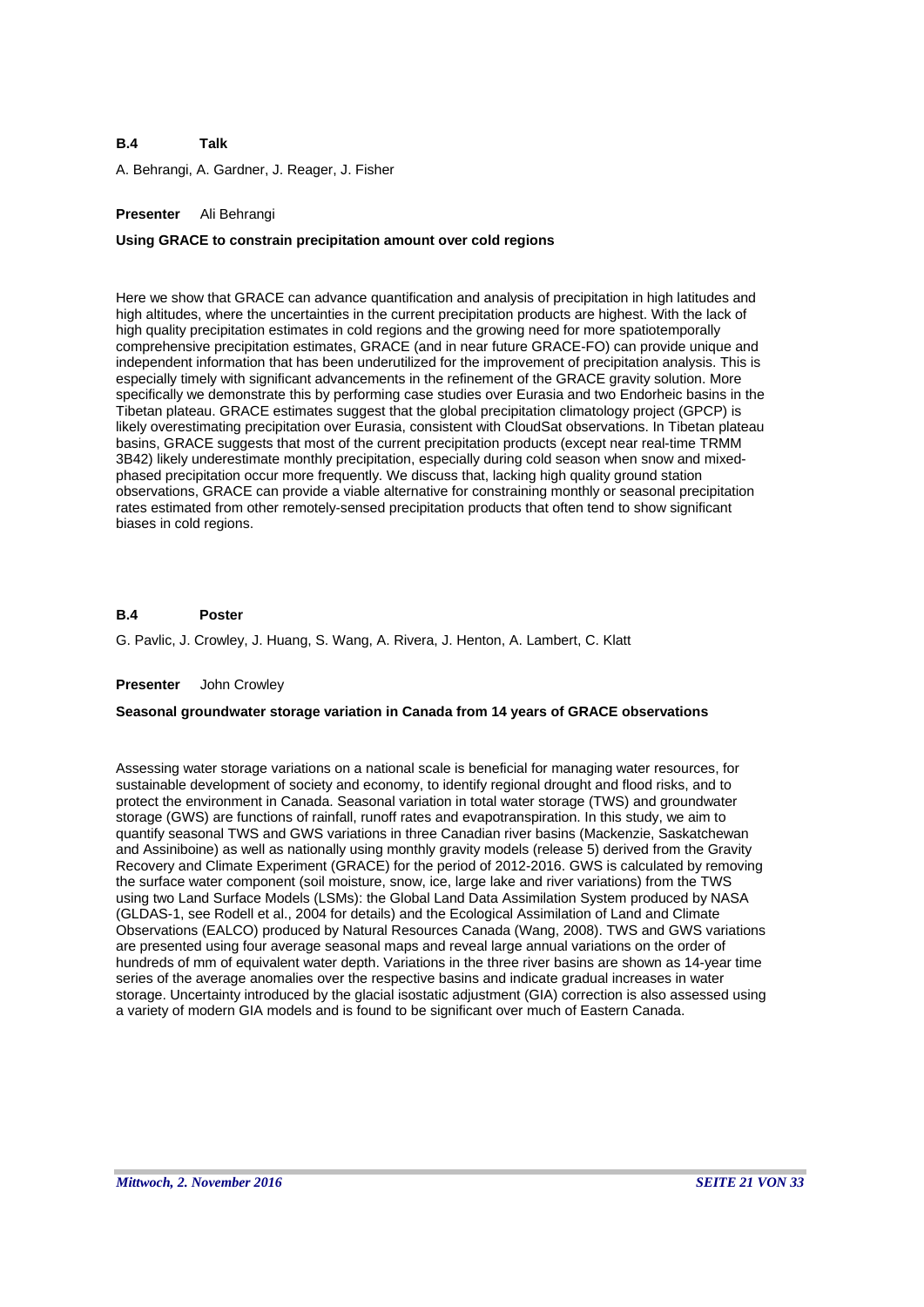W. Feng, L. Longuevergne, J. Kusche, D. Long, M. Zhong, S. Liang, H. Xu

# **Presenter** Wei Feng

# **Closing the groundwater storage budget in the North China Plain using GRACE, GPS and InSAR**

Water storage and pressure variations in the subsurface generate measurable gravity changes and surface displacements. This study presents the joint interpretation of GRACE and GPS/InSAR observations to better constrain shallow and deep groundwater storage (GWS) variations associated with unsustainable pumping and impact of climate variability in the North China Plain (NCP). On seasonal timescales, GRACE-derived GWS variations are well explained by the combined effect of groundwater abstraction due to anthropogenic irrigation activities and groundwater recharge from natural precipitation. The GRACE-derived GWS depletion rate is -8.4+/-1.0 km<sup>3</sup>/yr (i.e., -1.7+/-0.2 cm/yr in equivalent water height) during 2002-2014, which is significantly larger than the estimates from phreatic monitoring well observations (-1.2+/-0.1 km<sup>3</sup>/yr) and statistics from government bulletins (-1.9 km<sup>3</sup>/yr). The difference among them indicates the significant GWS depletion in the confined deep aquifers of NCP, generating large subsidence rates, which has been largely underestimated up to now. The GWS depletion rate in deep aquifers estimated from GPS/InSAR observations is -6.4 km<sup>3</sup>/yr during 2002-2014, which well explains the difference between the GRACE estimate and results from phreatic well observations and bulletins. Both GRACE and surface deformation offer a pertinent monitoring for complex aquifer systems, where water is redistributed between surface, shallow and deep aquifer systems.

#### **B.4 Talk**

B. Forman, J. Wang, M. Girotto, R. H. Reichle, G. De Lannoy, M. Rodell

### **Presenter** Bart Forman

### **Towards Year-round Estimation of Terrestrial Water Storage via Multi-sensor Assimilation GRACE/GRACE-FO, AMSR-E/AMSR-2, SMOS and SMAP**

The goal of this project is to simultaneously merge multi-frequency, multi-polarization microwave observations with gravimetric retrievals collected by satellite-based instrumentation in order to improve model estimates of snow water equivalent (SWE), soil moisture (SM), groundwater, and terrestrial water storage (TWS) across regional and continental scales. General science questions include: 1. What is the complementary gain via inclusion of low-frequency and/or high-frequency microwave brightness temperature (Tb) assimilation in conjunction with GRACE TWS assimilation? How do such synergistic effects manifest themselves in space and time relative to GRACE assimilation alone? 2. Can a multivariate assimilation framework effectively downscale GRACE TWS retrievals in space and time thereby adding spatial and temporal resolution to the GRACE retrievals that currently does not exist? If so, what is the quantifiable gain to the GRACE observations? 3. How, if at all, has TWS variability changed over the years? And what are the relationships between SWE, soil moisture, and groundwater variability? Experiments will systematically highlight measurable model improvements associated with "step-wise" assimilation using low frequency (L-band; 1.4 GHz) to higher frequencies (X-band to Ka-band; 10 GHz to 36 GHz) along with GRACE, and as a result, systematically quantify the role that ancillary observational products can be used to enhance and effectively downscale GRACE retrievals in space and time.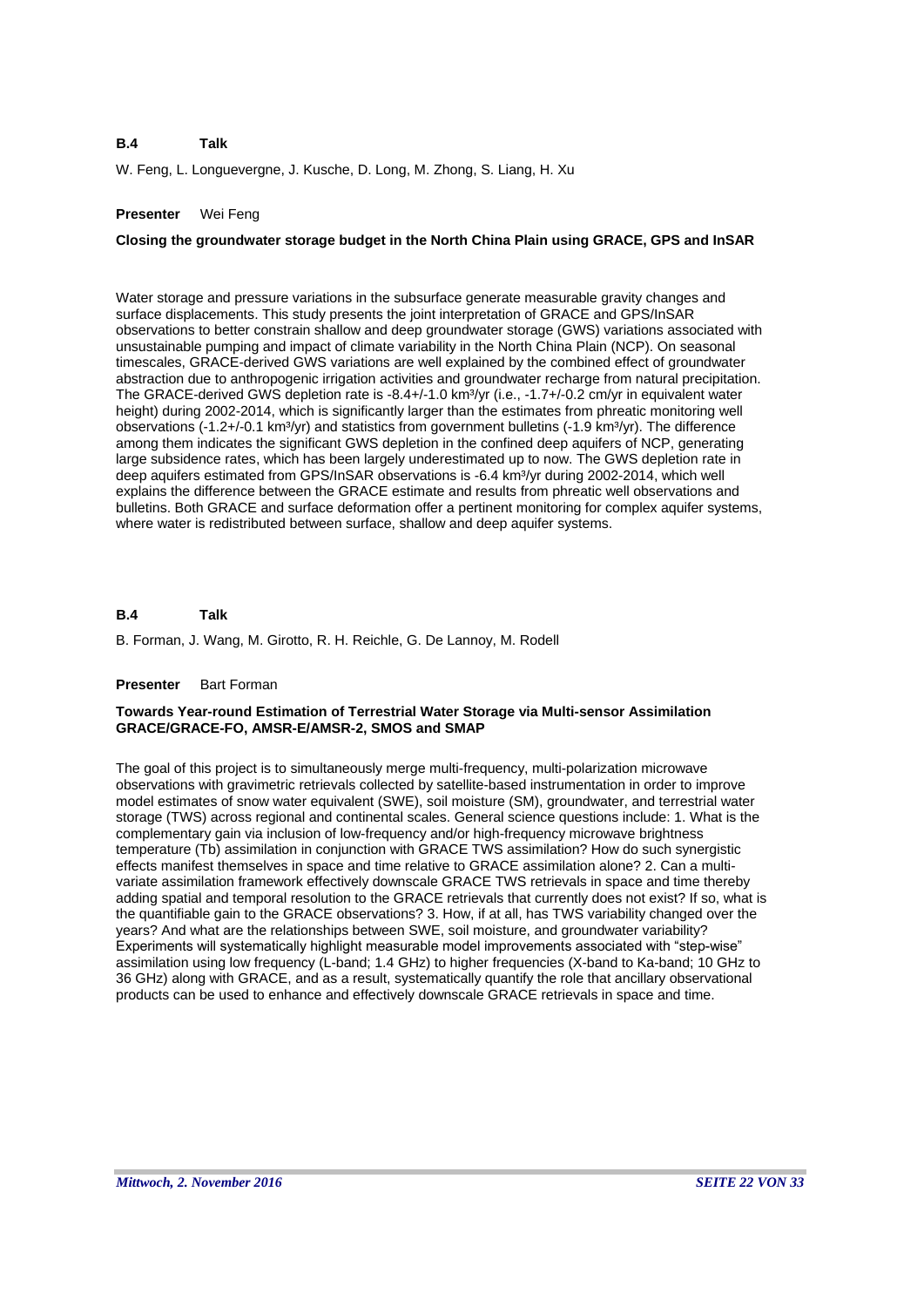B. T. Gouweleeuw, A. Kvas, C. Gruber, M. Schumacher, T. Mayer-Gürr, F. Flechtner, J. Kusche, A. **Güntner** 

# **Presenter** Ben Gouweleeuw

# **Towards near-real time daily GRACE solutions for global flood and drought monitoring**

Water storage anomalies from the Gravity Recovery and Climate Experiment (GRACE) satellite mission have been shown to be a unique descriptor of large-scale hydrological extreme events. However, possibly due to its coarse temporal and spatial resolution and the latency of standard products of about 2 months, the comprehensive information from GRACE on total water storage variations has rarely been evaluated for near-real time flood and drought monitoring or forecasting so far. The Horizon 2020 funded EGSIEM (European Gravity Service for Improved Emergency Management) project is scheduled to launch a nearreal time test run of GRACE gravity field data, which will provide daily solutions with a latency of 5 days. This fast availability allows the monitoring of total water storage variations related to hydrological extreme events as they occur, as opposed to a 'confirmation after occurrence', which is the current situation. A first hydrological evaluation of daily GRACE gravity field solutions for floods in the Ganges-Brahmaputra Delta in 2004 and 2007 confirms their potential for gravity-based large-scale flood monitoring. This particularly applies to short-lived, high-volume floods, as they occur in Bangladesh with a 4-5 year return period. The subsequent assimilation of daily GRACE data into a (global) hydrological model - carried out jointly within the framework of the Belmont Forum funded BanD-AID project - decomposes total water storage into its individual components (e.g., surface water) and opens up the possibility of flood early warning and forecasting.

#### **B.4 Poster**

V. Grigoriev, N. Frolova, L. Zotov, A. Gelfan, Y. Motovilov, I. Krylenko

### **Presenter** Vadim

### **Water balance of river basins of the European Russia**

The interrelation between elements of a water balance of river basins of the European Russia has been analyzed. It was revealed that the role of terrestrial water storage change (TWSC) is comparable to the contribution of variability of the river's runoff. So, the ratio of TWSC standard deviation and river flow standard deviation in the south exceeds 1.5-2 and in the north drops to 0.5 (September was chosen as the beginning of year in order to exclude influence of seasonal snow cover). Thus the significant role in dynamics of TWS is played by the first snowless month (April for the southern rivers, May for northern). So in the basins of the Don and Kuban statistically significant relationship between TWS in April and October is traced, for the period of April-August it is also significant for the Ural and Oka basins. In the basins of Don, Ural, Kama and Oka in summer months the negative correlation of terrestrial water storages with potential evaporation (r = - 0.7-0.9) is revealed. This is caused by the nonlinear response of potential evaporation value to reduction of the range of air temperature. Reduction of the range of air temperature near the ground surface at augmentation of moisture storages takes place due to the change of thermal properties of soil, in particular of heat capacity and thermal conductivity. For longer period (1956 - 2014) the relationship of annual precipitation and potential evaporation has been considered. So, for 411 river basins the average correlation coefficient has appeared to be -0.42.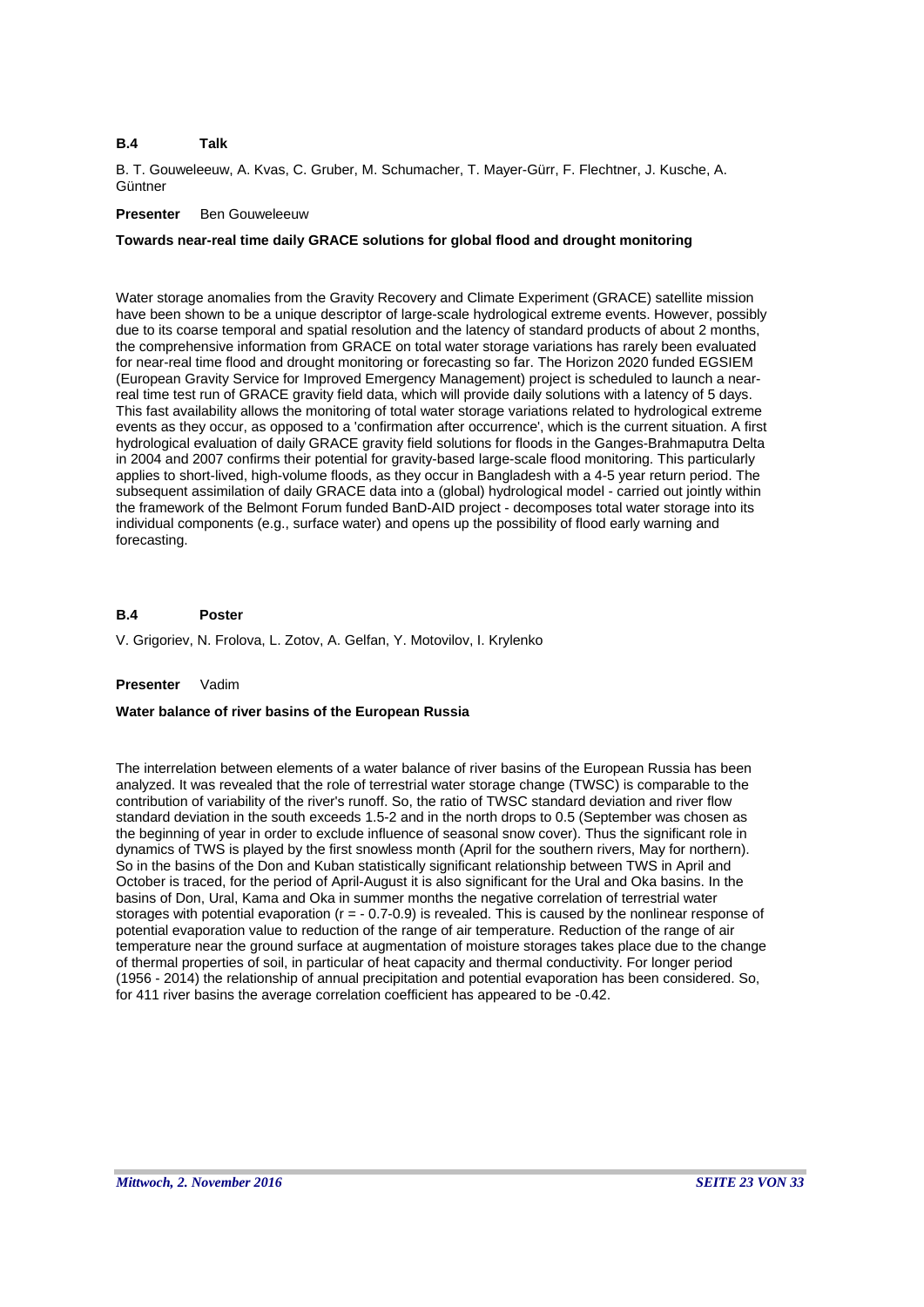J. Kusche, A. Eicker, E. Forootan, A. Springer, L. Longuevergne

#### **Presenter** Juergen Kusche

# **How many years GRACE/GRACE-FO are required to detect whether droughts and floods occur more frequently?**

Using data from the Gravity Recovery and Climate Experiment (GRACE) mission, we derive statistically robust 'hotspot' regions of high probability of peak anomalous - i.e. with respect to seasonal, trend and climatology - water storage (of up to 0.7 m one-in-five-year return level) and flux (up to 0.14 m/mon). Analysis of, and comparison with, up to 32 years of ERA-Interim reanalysis fields reveals generally good agree ment of these hotspot regions to GRACE results, and that most exceptions are located in the Tropics. However, a simulation experiment reveals that differences in frequency between ERA-INTERIM and observed by GRACE are statistically significant, and further error analysis suggests that by around the year 2020 it will be possible to detect temporal changes in the frequency of extreme total fluxes (i.e. combined effects of mainly precipitation and floods) for at least 10-20% of the continental area, assuming that we have an uninterrupted continuation of GRACE by its follow-up GRACE-FO. Kusche, J., A. Eicker, E. Forootan, A. Springer, and L. Longuevergne (2016), Mapping probabilities of extreme continental water storage changes from space gravimetry, Geophys. Res. Lett., 43, 8026-8034, doi:10.1002/2016GL069538.

#### **B.4 Talk**

A. Kvas, B. Klinger, S. Behzadpour, M. Ellmer, N. Zehentner, T. Mayer-Gürr

#### **Presenter** Andreas Kvas

### **ITSG-Grace2016 - Daily Gravity Field Solutions from GRACE**

The Gravity Field And Climate Experiment (GRACE) has granted invaluable insight into the redistribution of surface mass by providing monthly snapshots of the Earth's gravity field. Highly dynamic events such as floods, which can build up and drain on time scales from hours to weeks, are however difficult to capture with the comparatively coarse sampling rate of one month. ITSG-Grace2016 is the latest time series of GRACE solutions computed at Graz University of Technology (TU Graz), providing daily, global, Kalman smoothed gravity field snapshots. The release covers the complete GRACE observation time span starting from April 2002 and is continuously updated. The processing strategy applied is also the basis of the EGSIEM (European Gravity Service for Improved Emergency Management) Near Real-Time Service aiming to provide daily gravity field solutions with a maximum delay of five days. The service will be jointly run by GFZ (German Research Centre for Geosciences) and TU Graz, with each analysis center providing an independent solution. We show the added value of the daily solutions by comparison with in-situ data and output from different global hydrological models. High frequent variations in river discharge are well reflected in the GRACE derived total water storage anomalies for mid- to large scale flood events. These comparisons suggest that daily GRACE products contain high-frequency gravity field information and represent a suitable data source for the monitoring of hydrological extreme events.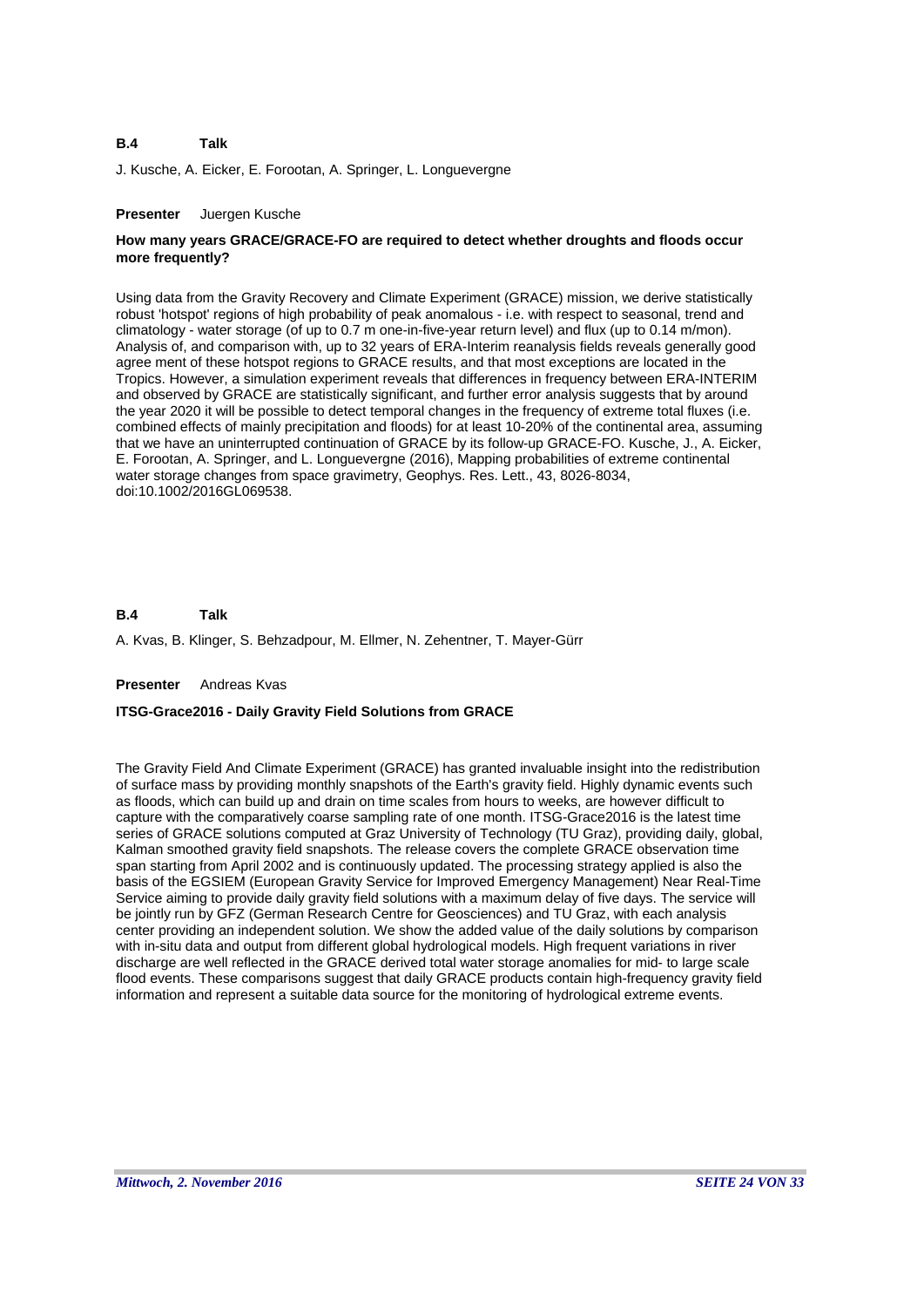#### **B.4 Poster**

V. Kröger, A. Shabanloui, J. Müller

#### **Presenter** Jürgen Müller

# **Mass variations in the Chinese permafrost region determined from GRACE data and complementary hydrological models**

The Chinese permafrost region - in terms of areal extent - has the third rank in the world after Russia and Canada. In addition, China contains the largest alpine permafrost area on Earth. Permafrost variations including the hydrological budget, carbon dioxide (CO2) and methane (N2) emission belong to the most challenging contributions to global climate change and the eco-system of the Earth. And, mountain permafrost regions are very sensitive to global climate change. Therefore, monitoring of the change pattern in this partly frozen mountain area is a key factor for understanding the underlying kinematicdynamic processes. Taking such information into account is very helpful to predict possible consequences for the Earth climate. Temporal mass variations in this region are related to various hydrological processes including thawing of permafrost layers. Therefore, the accurate and precise estimation of mass variations based on GRACE monthly Earth's gravity solutions plays a central role to understand and predict the ongoing processes in the Chinese mountains. In order to separate the various signal contributions, various hydrological components in terms of precipitation, runoff and evapotranspiration have to be considered using different models and specific data. In this study, mass variations in the Chinese permafrost region based on GRACE results and different hydrological models/data are jointly investigated.

#### **B.4 Talk**

J. T. Reager, C. David, A. Trefler, H. Macedo, E. Beighley, J. Famiglietti

### **Presenter** JT Reager

### **Progress in understanding hydrologic flooding using GRACE**

GRACE data have been shown to capture the extreme hydrologic conditions associated with floods - as the land surface becomes saturated, the capacity of soils to hold more water decreases - this is an important hydrologic mechanism in many inland flood events. Recent research and progress on this topic will be presented, including results and analysis from three projects: (1) evaluation of a model-data fusion approach for high-resolution GRACE downscaling; (2) a coupled analysis of land water storage and highresolution river storage to estimate the runoff generation process and the contributions of baseflow to streamflow; and (3) a global assessment of the historic flood occurrence data base, to determine the frequency of flood intensity based on storage. These results demonstrate the extent to which knowledge of storage conditions can help in flood prediction, and explores the range of conditions, scales and intensities for which storage-driven flood processes are relevant.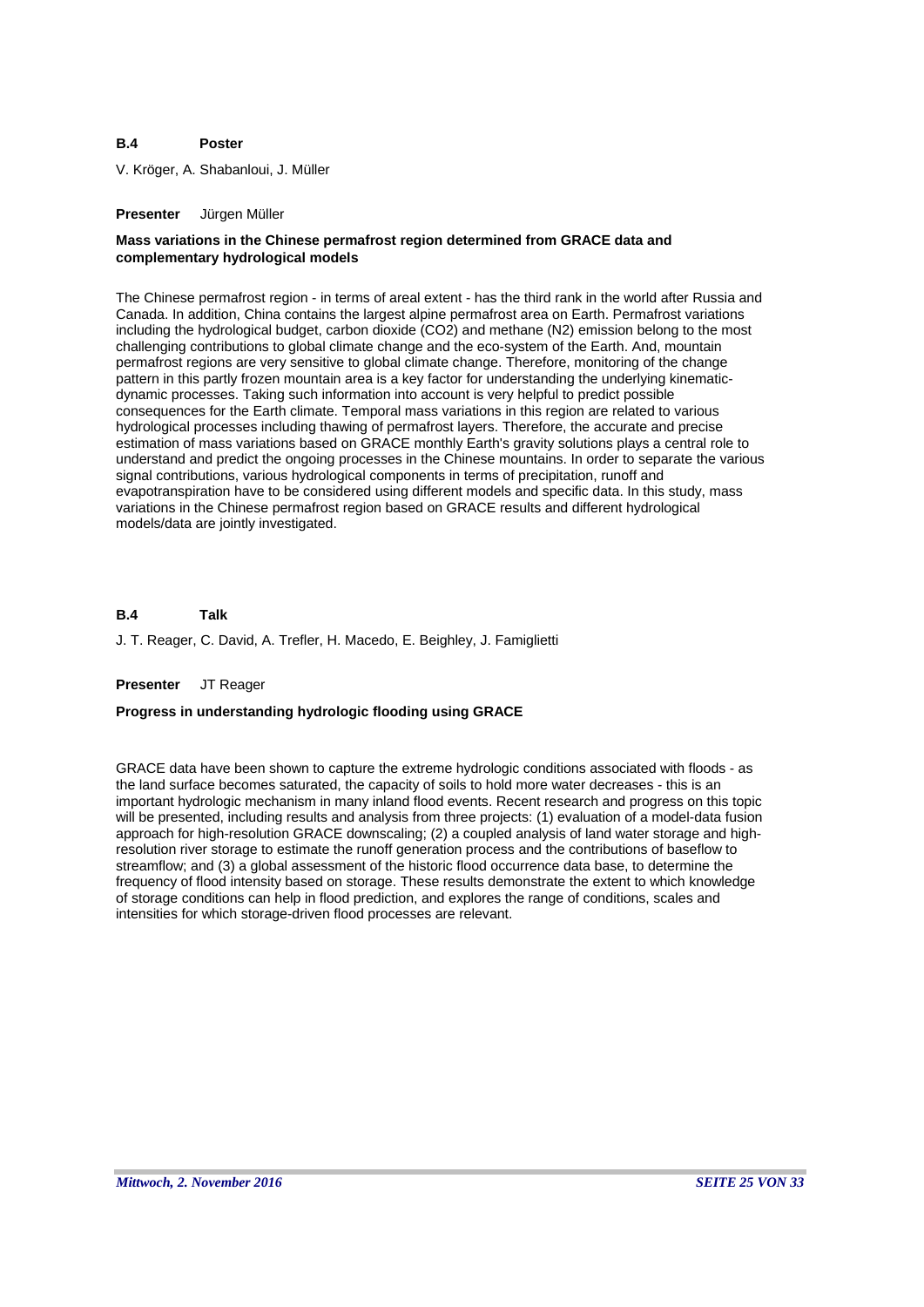M. Rodell

# **Presenter** Matthew Rodell

# **Global Trends in Terrestrial Water Storage from 14 Years of GRACE**

This presentation describes the sources of the largest apparent trends in terrestrial water storage observed around the world by GRACE during the past 14 years. These sources can be categorized as natural interannual variability, direct human impacts (e.g., groundwater extraction), or climate change. Some regions are affected by multiple factors. The GRACE based terrestrial water storage trends are compared with precipitation data, irrigation data, and hydroclimatic predictions, as well as other published information, in order to build the case for each postulated source. We also forecast whether each trend is likely to continue.

#### **B.4 Talk**

M. Sultan, K. Fathy, M. Ahmed, H. Save, S. Bettadpur, K. Chouinard

### **Presenter** Mohamed Sultan

# **What more can GRACE Solutions tells us about Aquifers and their Interactions with Artificial Lakes**

The Nubian Aquifer System (NAS) covers large territories in Sudan, Libya, Chad, and Egypt. An integrated (GRACE, remote sensing, geochemistry, geochronology, geophysics, field) investigation was conducted to assess temporal and spatial variations in TWS over the NAS, identify controlling factors, assess impact of Lake Nasser surface water variations and structures on TWS. Spatial correlations of GRACE monthly (period: 2002 to 2015) solutions (CSR RL05; CSR 1° x 1° mascon solutions) with other relevant datasets the Western Desert (area: 700,000 km2) of Egypt and laser altimetry data (Jason-1; OSTM) over Lake Nasser (area: 3,000 km2) revealed the following: (1) reversals in relative surface water levels in Lake Nasser: in year 2002 to 2005 a decrease (from +4 to -5 m) was observed, followed by an increase (+5 m) by year 2007, then a decrease (- 4.2 m) by year 2010, and finally an increase (+4.3 m) by year 2015, (2) a positive correspondence between lake Nasser relative water levels and the observed TWS over the Lake (2002-2005: decrease in TWS [rate: –10.12 mm/yr]; 2005-2007 increase [rate: +3.05 mm/yr]; 2007-2010 decrease [rate: -13.51 mm/yr]; and 2010-2015 increase [rate: +4.55 mm/yr]), (3) a positive correspondence between the Lake water levels on one hand and the TWS for surrounding areas (up to 400 km from lake), (4) variations in precipitation cannot account for observed TWS variations, and (5) E-W and NE-SW-trending faults and basement uplifts intersect the flow at high angles, impede the S to N groundwater flow and impound groundwater in the up-gradient.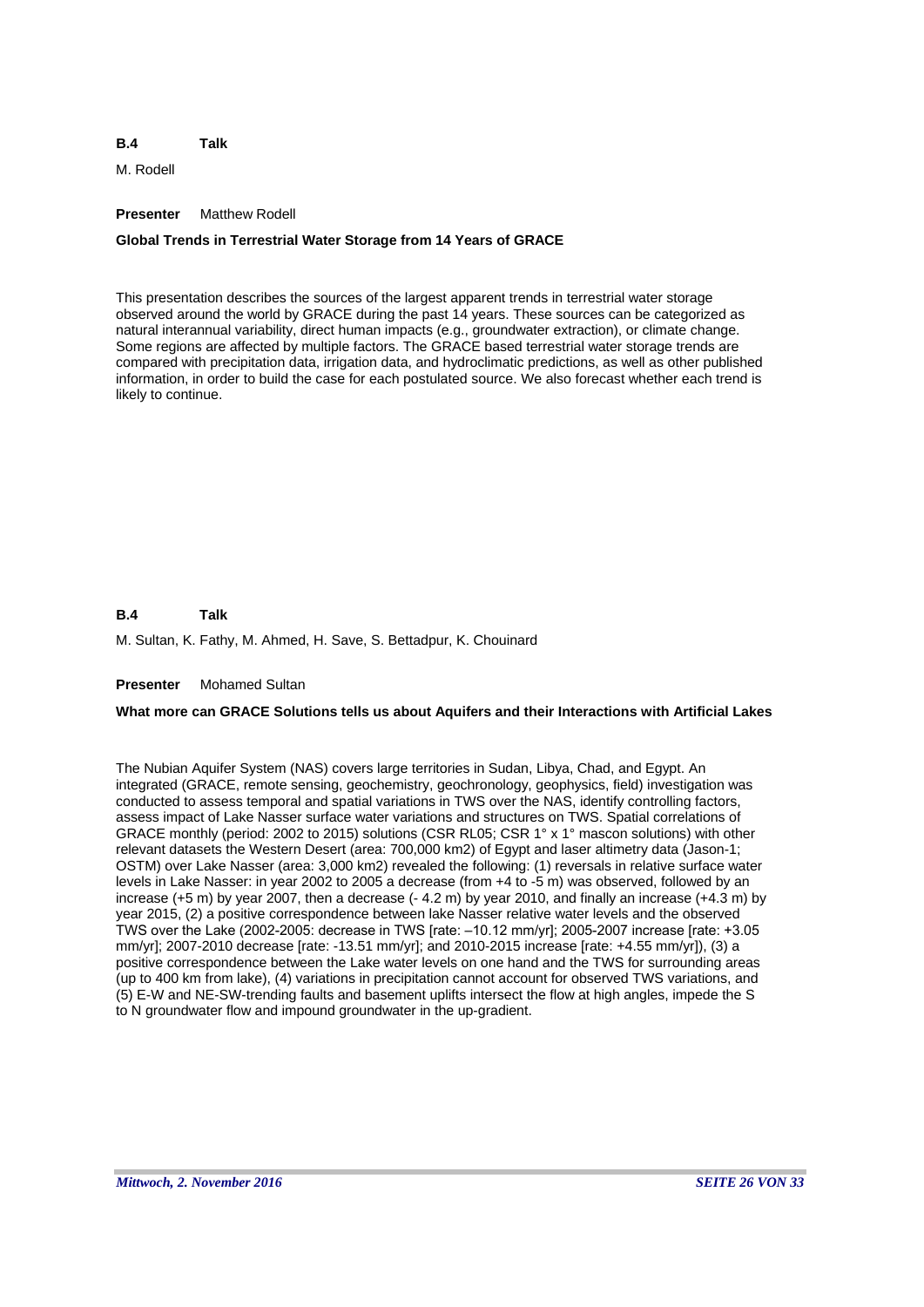S. Weyand, L. Sahib, C. Gruber

# **Presenter** Susanne Weyand

# **Groundwater budgeting over deserted area by GRACE, case study in Saudi Arabia**

Since 1980 the freshwater consumption in Saudi Arabia has led to significant groundwater level depression. The annual water consumption for Agriculture, Public water supply and industry e.g. in 2009 amounts to 19 km<sup>3</sup>, where the water source in desert areas mainly depends on fossil groundwater. Total water storage (TWS) estimates groundwater storage changes because surface water and soil moisture anomalies are negligible, due to high evapotranspiration. GRACE models - as a proven tool for TWS were compared with monitored pumping field measurements but can not show the full groundwater extraction ratio. This study takes into account the geological activities, leakage of internal/external signal, omission error in order to reduce the misclosure.

#### **B.4 Poster**

D. Argus, F. Landerer, D. Wiese, Y. Fu, T. Farr, B. Thomas, J. Famiglietti, J. T. Reager, M. Watkins

#### **Presenter** David Wiese

### **Sustained water loss in the Sierra Nevada, California, during drought from 2011 to 2015 inferred from GPS**

We use GPS observations of solid Earth's elastic response to mass loading to infer changes in water mass at Earth's surface as a function of location across the western U.S. from 2006 to 2016. Data from GPS sites on top of aquifers and near volcanoes are first eliminated, elastic deformation due to known changes in reservoir water and estimated changes in Central Valley groundwater are next corrected for, and vertical land displacements are then inverted for change in equivalent water thickness. A straightforward elastic model shows that unloading of 24 km<sup>3</sup> of Central Valley groundwater from 2012 to 2015 produces 4 mm of elastic uplift of the western Sierra Nevada, about 1/4 of the 16 mm of uplift observed during the time period. Geologic constraints limit tectonic uplift during the past several million years to be less than 0.2 mm/yr, amounting to less than 1 mm of uplift from 2012 to 2015. The rise and fall of the Sierra Nevada is therefore due to change in water in the province: From the GPS vertical data we deduce that the Sierra Nevada lost 18 km<sup>3</sup> of water from Oct 2006 to Sep 2009, gained 31 km<sup>3</sup> of water from Oct 2009 to Sep 2010, and lost 47 km<sup>3</sup> of water from Oct 2011 to Sep 2015. Snow accumulation is insignificant in California in Sep and Oct. Nonseasonal changes in soil moisture are just a few km<sup>3</sup>. Therefore changes in groundwater in alluvium adjacent to rivers and in fractures in crystalline basement are inferred to be large and play an important role in modulating changes in Central Valley groundwater.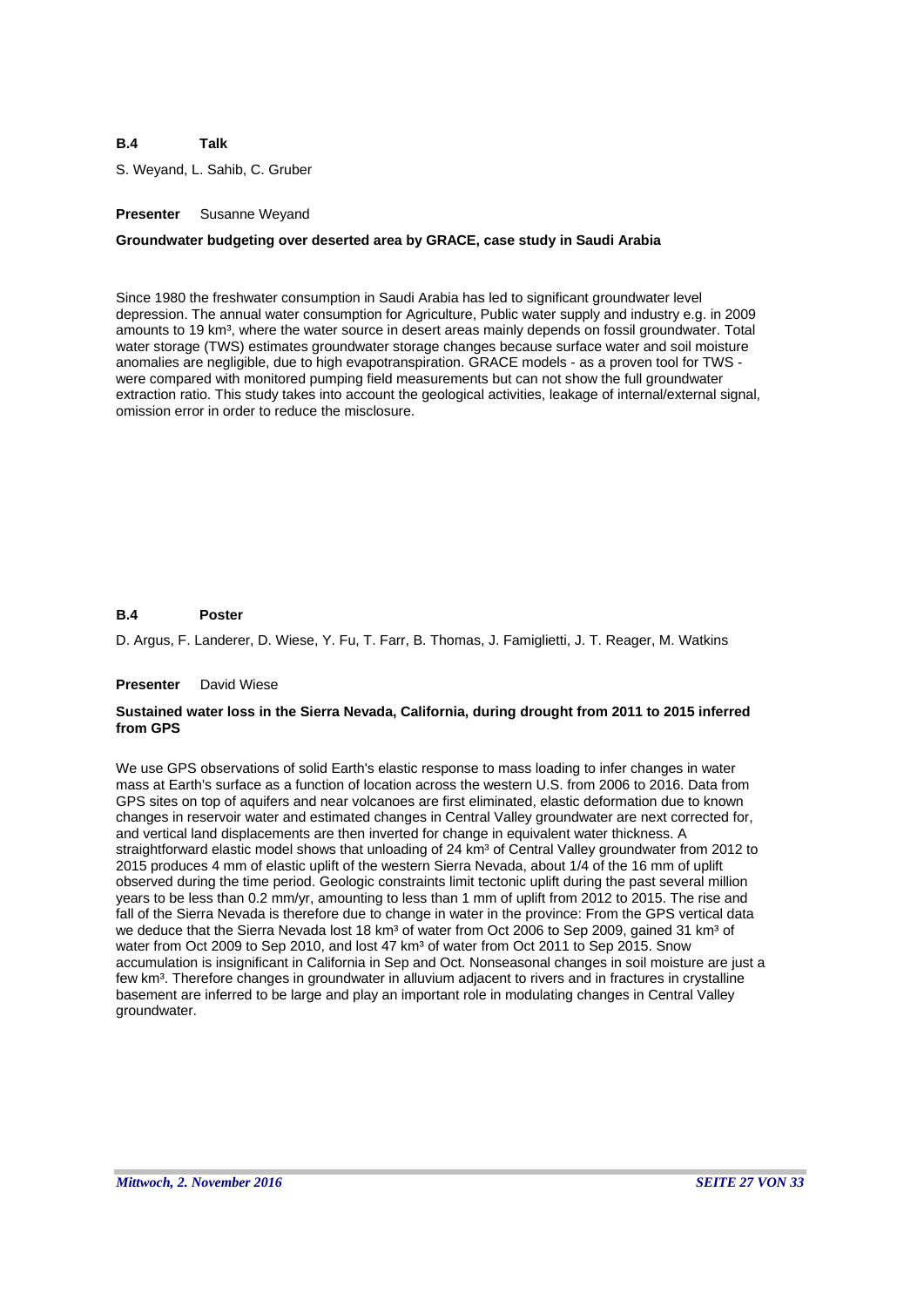L. Zhang, H. Dobslaw, C. Dahle, K.-H. Neumayer, F. Flechtner, M. Thomas

# **Presenter** Liangjing Zhang

# **Investigating different filter and rescaling methods on simulated GRACE-like TWS variations for hydrological applications**

By operating for more than one decade now, the GRACE satellite provides valuable information on the total water storage (TWS) for hydro-meteorological applications. The increasing interest in use of the GRACE-based TWS requires an in-depth assessment of the reliability of the outputs and also its uncertainties. However, since GRACE offers an unique way to provide high spatial and temporal scale TWS, there is no global ground truth data available to fully validate the results. In this contribution, we reassess a number of commonly used post-processing methods using a simulated GRACE-type gravity field time-series based on realistic orbits and instrument error assumptions as well as background error assumptions out of the updated ESA Earth System Model. Three different versions of non-isotropic DDK filter haven been applied. Rescaling factors estimated from four different hydrological models and the ensemble median are applied to the post-processed simulated GRACE-type TWS estimates to correct the bias and leakage. TWS uncertainties that include (i) measurement, (ii) leakage, and (iii) re-scaling errors are provided as well. Since TWS anomalies out of the post-processed simulation results can be readily compared to the time-variable Earth System Model initially used as "truth" during the forward simulation step, we are able to thoroughly check the plausibility of our error estimation assessment and will subsequently recommend a processing strategy that shall also be applied for planned GRACE and GRACE-FO Level-3 products for terrestrial applications provided by GFZ.

#### **B.5 Poster**

A. Blazquez, B. Meyssignac, J.-M. Lemoine, E. Berthier

### **Presenter** Alejandro Blazquez

# **Uncertainty in GRACE estimates of the mass redistributions at the Earth surface and impact on the sea level budget**

We propose to revisit the estimate of the components of the global water budget from GRACE (in terms of trends over 2004-2014) and to evaluate the associated uncertainty using an ensemble of global GRACE solutions from 5 processing centers: CSR, GFZ, GRGS, JPL and TUG. For each GRACE solution we test a range of post-processing, filtering and modelling parameters, including the effects of the glacial isostatic adjustment correction, to get a spread of estimates of the global water budget components. This spread should better reflects the underlying uncertainty in ice sheet mass loss, continental water storage changes and the ocean mass changes estimates from GRACE. The implications on the closure of the global water budget and the sea level budget are further analysed. Previous studies have used a similar ensemble approach based on different GRACE solutions and different post processing to assess the uncertainty in GRACE estimates of the water budget components. But they all focused on a single component such as the ocean mass changes (Quinn and Ponte 2010), the ice sheet ice loss (I. Velicogna and Wahr 2013; Shepherd et al. 2012) or the glacier ice loss (Gardner et al. 2013). Here we analyse all the components together in a consistent way. This novel approach enables to explore whether the uncertainty in the different components of the global water budget are correlated or not when assessed with GRACE measurements. This issue is essential when assessing the closure of the global water budget and the sea level budget.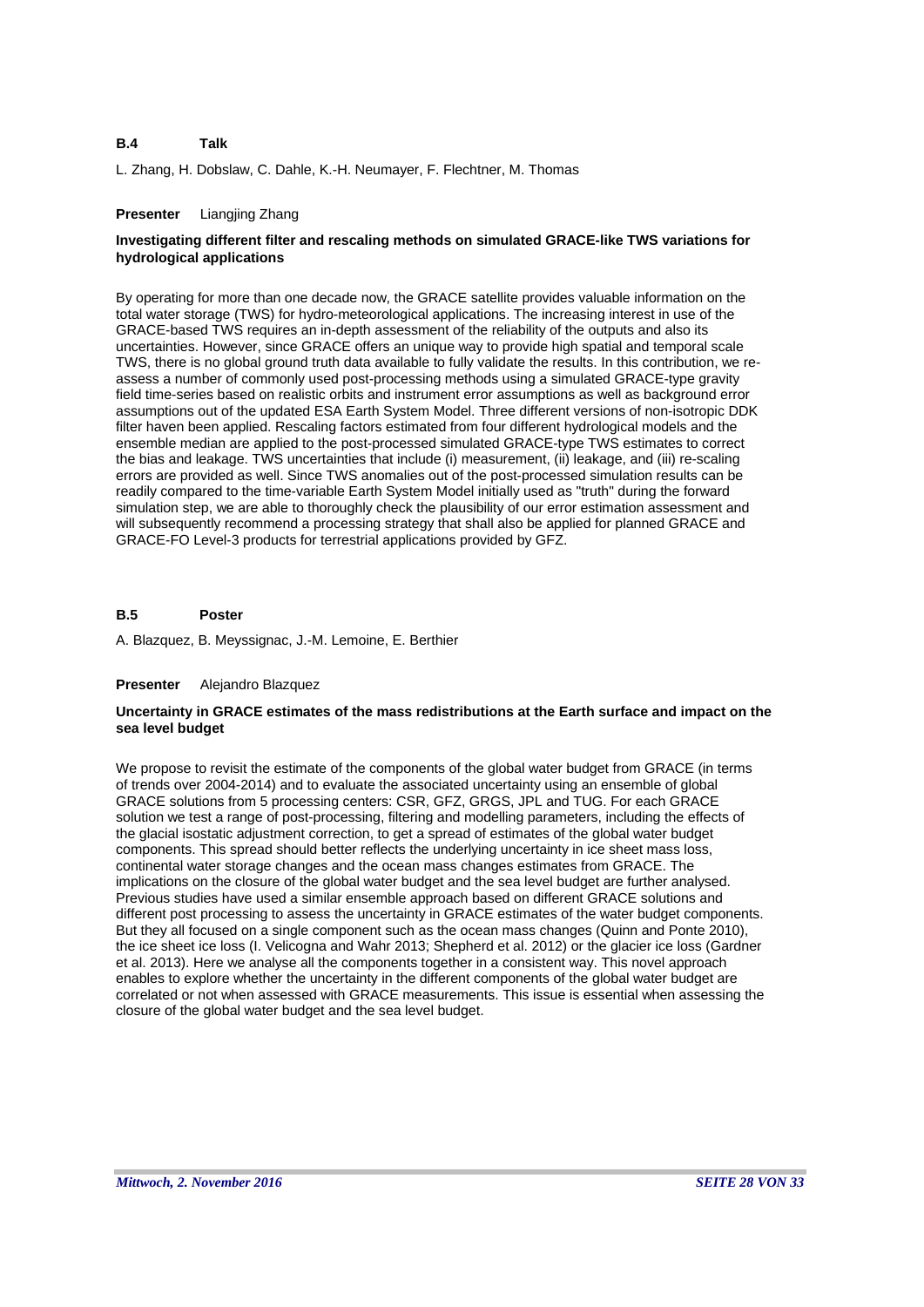#### **B.5 Talk**

J. Dickey, E. Bidenbach, O. de Viron, F. Landerer

# **Presenter** Jean Dickey

### **Interannual Signature detected in the Earth's Geocenter**

Global mass redistribution alters Earth rotation, produces temporal variations of the gravitational field, and shifts the position of geocenter, which is defined as the center of figure (CF) of the Earth relative to the center of mass (CM) of the Earth including mass load. Variation of the geocenter reflects the global mass balance and the interactions between the solid Earth and the mobile masses on the Earth. Among all the Earth reference system parameters, the geocenter motion is the lesser known and analyzed quantity. It can be determined by several techniques; presently Satellite Laser Ranging (SLR) gives the best results. Two geocenter series derived from SLR are utilized: 1) the analysis of Luceri et al., 2016, and 2) Pavlis et al., 2016. The agreement between the two geocenter series is very good; here, we use the Luceri et al., 2016 solution. Motion of the geocenter mirrors the global degree one mass distribution in the climate system and inside the solid Earth. The seasonal cycle dominates the time series, which we remove by subtracting a composite seasonal cycle. This allows us to study interannual and longer variabilities. We then investigate the climate signature in the geocenter motion, with a particular focus on the interannual timescale.

#### **B.5 Talk**

E. R. Ivins, S. Adhikari

#### **Presenter** Erik R. Ivins

### **On the Role of GRACE-derived Interannual Hydrosphere/Cryosphere Mass Budgets on Modeling Earth Rotation**

Although the angular variations of the Earth's pole position away from its mean are a well explained at annual and 434-day periods, the sources for interannual and interdecadal variability are uncertain. Variations at annual periods are caused by changes in the mass and angular momentum forced by all Earth surface changes that have near seasonality. The 434-day period is explained as a resonance between the cumulative driving forces having periods near the Chandler wobble free eigenmode of the Earth and is well understood theoretically. The Earth also has a longer-term drift that is explained primarily as a response to the ice age changes in the moments of inertial of the Earth. However, there has been a long-standing search for the origins of pole variations that have a period near 10 years. Fifteen years of GRACE time-varying gravity fields provide robust estimates of the water transport related changes to the Earth's inertia tensor. Using GRACE Release 05 coefficients and the standard recipe (Bettadpur, 2012) for full field retrieval, we show that ice mass losses from Greenland and Antarctica, and when combined with changes in continental hydrology, explain almost all the main features of interannual time scale polar wander. The discovery has broad interdisciplinary implications, including mass closure in the transport equation and gravitational coupling to the world's oceans. We show that decadal scale pole variations are directly linked to global changes continental water.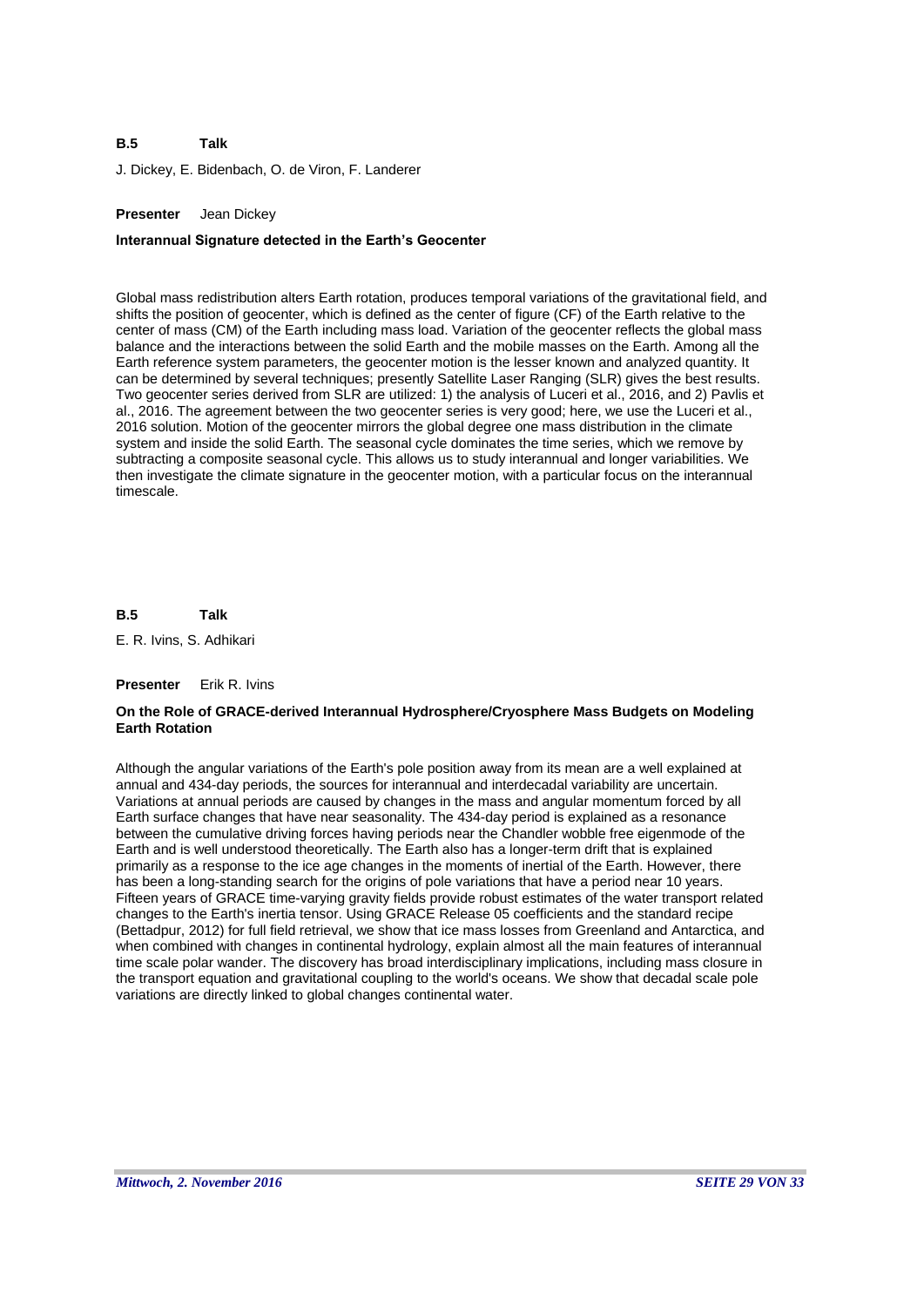#### **B.5 Talk**

A. Schlicht

# **Presenter** Anja Schlicht

# **Disturbances on accelerometers and the behaviour of a metal shield in a delute plasma**

Electromagnetic waves in a plasma have a unique propagation behavior as the free electrons and ions react on the electric field of the wave. In the dispersion relation distinct resonances and cut-off frequencies occur depending on the magnetic field strength and plasma density. We focus in our discussion on very low frequencies which propagate in the whistler mode. We will discuss why these frequencies disturb the accelerometer and why metals may not shield these frequencies. We review the observed disturbances on GRACE and GOCE and show how they can be related to very low frequencies in a plasma.

**B.5** L. V. Zotov, N. S. Sidorenkov, N. A. Chujkova **Talk**

**Presenter** Leonid Zotov

### **Climate change signals and LOD**

We collect arguments, which could help to explain the observed similarities in climate change signals and Earth rotation, in particular, the length of day (LOD) variations. The degree-2 coefficients of the Earth gravity field from GRACE and SLR, Earth flattening changes in response to polar glaciers melting and sea level variations are analyzed as possible keys to these phenomena. The long-term trends are of major interest in our study. We suggest using the Earth rotation parameters to improve the estimates of mass changes in Antarctic and Greenland.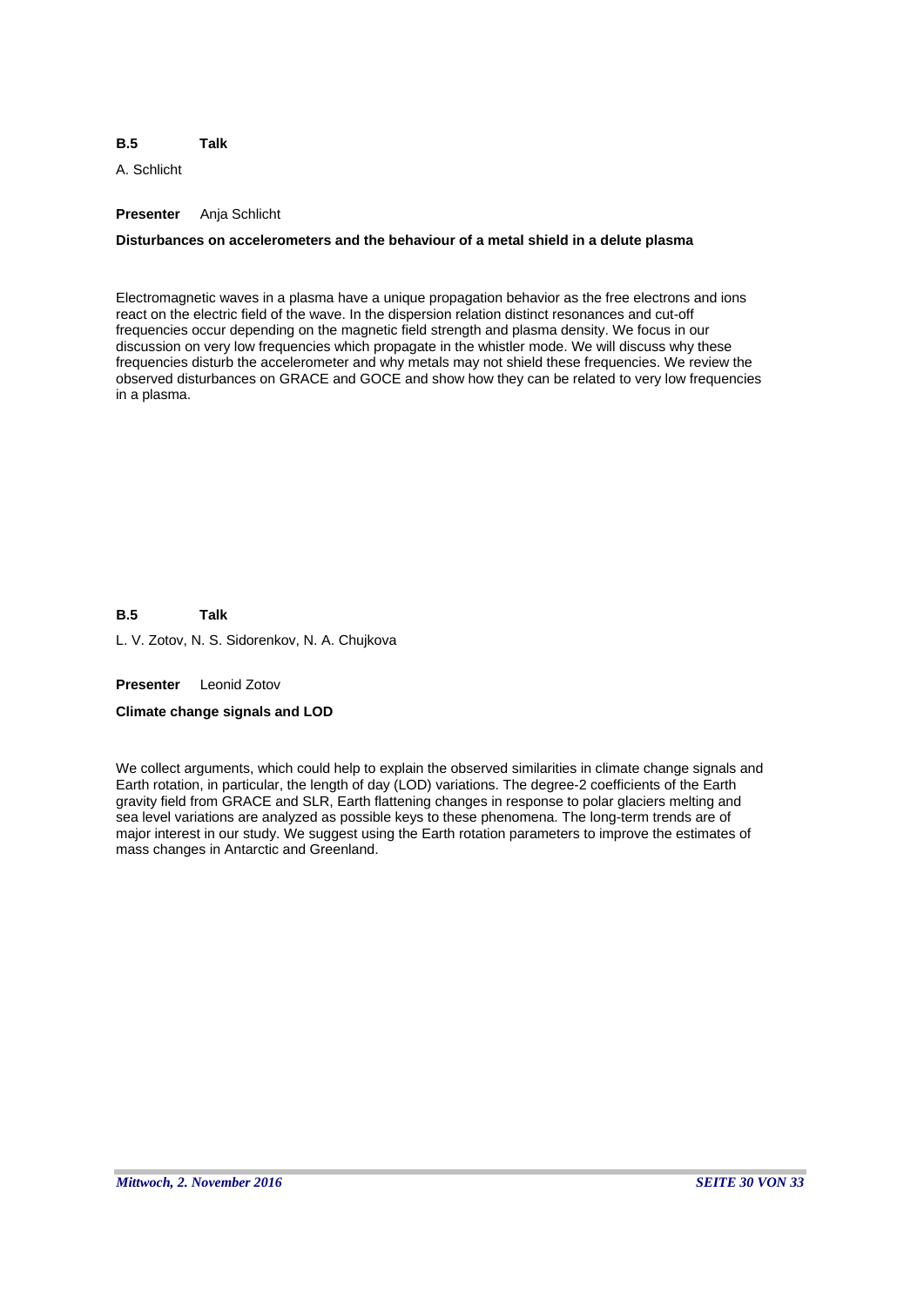#### **B.6 Talk**

C. Gruber, C. Dahle, K.-H. Neumayer, F. Flechtner

# **Presenter** Christian Gruber

# **GFZ GRACE solutions offering alternative gridded data products and near real time processing**

Standard GFZ GRACE gravity fields are provided as sets of monthly spherical harmonics and are processed with a latency of about 60 days due to the consolidation and acquisition of required geophysical background models (e.g. AOD1B), ancillary data (e.g. Earth orientation parameters) and instrument data. Generally, the GRACE user community is requesting shorter latencies and also much shorter data accumulation phases (e.g. daily resolution). In order to fulfill these needs, the so called RBF (Radial Basis Function) method has been developed at GFZ. This approach offers the direct estimation of mass changes on a grid, similar to mascons, using a batch-wise, constraint and stabilized GRACE data processing to provide either monthly or daily Kalman filtered solutions. The main features of the RBF approach and its potentially resulting data products will be presented and the latest results are compared with other available GRACE time-series. In the framework of the EU Horizon2020 project EGSIEM, an automated near real time (NRT) processing of daily RBF solutions shall be established for NRT flood monitoring starting in April 2017. In order to achieve this, we have replaced the final Earth orientation parameters with predicted values, our GFZ GPS precise orbits and clocks with rapid science products from AIUB (Bern) and the standard GRACE L1B data with corresponding quick-look products provided by JPL. We will present the impact of these changes on the GRACE orbits and subsequent gravity field estimates for constraint daily results and unconstraint monthly inversion results.

#### **B.6 Poster**

S. D. Desai, B. J. Haines, D. Kuang

#### **Presenter** shailen.desai@jpl.nasa.gov

### **Sensitivity Study of Low-Earth Orbiter Precise Orbit Determination to Time Variable Gravity**

As a first step of our GRACE science team investigation we perform sensitivity studies of the impact of time-variable gravity (TVG) fields on GPS-based precise orbit determination (POD) of low-Earth orbiters. Of particular interest to our investigation is the difference between GPS-based dynamic and reduceddynamic POD solutions, as those differences provide an opportunity to recover long-wavelength TVG. In this presentation, we focus on the two recently (early 2016) launched satellites, Jason-3 and Sentinel-3A. Both have geodetic quality GPS payloads and particularly stringent requirements on POD accuracy. We consider two particular types of contributions to TVG. The first includes empirical models of secular and seasonal representations of TVG that are based upon GRACE observations, and the second is the TVG contribution from the atmosphere and oceans using the respective de-aliasing products. These two recent launches are particularly useful as they span time periods that are completely independent of the GRACEbased observations used to derive the empirical TVG models. The primary metrics we use to evaluate the impact of these TVG models include differences between dynamic and reduced-dynamic GPS-based POD solutions and post-fit data residuals. However, we also consider the impact on empirical acceleration parameters that are included as part of the overall orbit determination strategy. We also use satellite laser ranging observations of the satellites as an independent source for evaluating the impact of TVG on the accuracy of the POD solutions.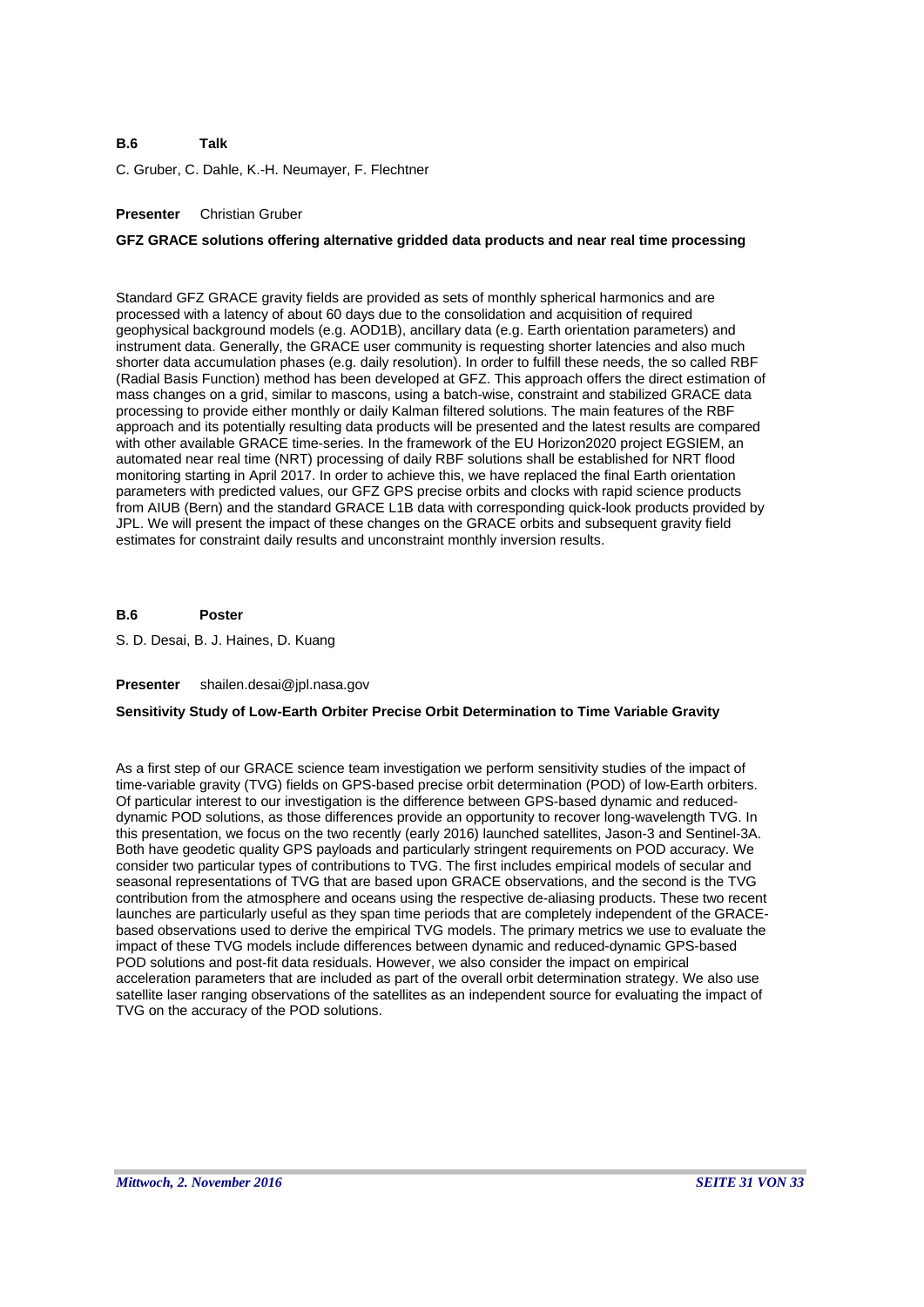#### **B.6 Talk**

B. Doorn, M. Jasinski, J. T. Reager, M. Srinivasan

### **Presenter** Michael Jasinski

# **The GRACE Missions Applications Plan: Innovative Use of Science Data for Policy, Business, and Management Decision Support**

The NASA Applied Sciences Program supports applied research and targeted projects focused on innovative and practical uses of Earth remote sensing observations and modeling resources for societal benefit. The approach is to engage interested private and public stakeholders including international partners, who desire to improve their decision-making tools and techniques through incorporation of science data products. Participation from mission inception allows stakeholders to be ready to use the data at launch. Principal application focus areas include water resources, natural disasters, ecological forecasting, and health and air quality. The recently developed GRACE Applications Plan (AP) provides a framework for implementing the above vision for the suite of gravity missions including GRACE launched in 2002, GRACE Follow On (GRACE-FO) scheduled to launch in 2018, and future GRACE-like missions. The main elements of implementation are to: i) increase awareness of GRACE mission and data products through applications workshops, tutorials, and town halls, ii) identify and engage a diverse applications community of potential GRACE data users, iii) facilitate understanding and use of GRACE data products through communication and partnering with GRACE project scientists, iv) share knowledge and experience through formulation of a GRACE Applications Team that includes a Working Group, established GRACE researchers, and an expanding GRACE applications community, and v) engage strategic government and private partners who recognize and support the added value GRACE data bring.

#### **B.6 Talk**

M. A. Karegar, T. H. Dixon, E. Forootan, J. Kusche

#### **Presenter** Makan A. Karegar

### **A new hybrid GRACE-Model estimation of hydrological influences on the GPS derived vertical deformation**

For decades, continuously operating GNSS networks have been providing essentially global positioning observations and offering opportunities to study the Earth's crustal deformation. The long-term and periodic deformation derived from analyzing these networks likely reflect different physical processes such as tectonic activity, hydrological induced mass redistribution, anthropogenic oil or water extractions, and etc. This requires an application of signal separation techniques to extract the signals of interest. For example, in the tectonic or geo-mechanical applications, the hydrological-induced deformations are considered as a source that could hamper estimation of deformations if they have not been accounted for. In this study, we explore the effects of hydrological signals on GPS-derived vertical deformation in the central North America. A new hybrid technique is developed to combine the total water storage (TWS) estimations from GRACE products and hydrological models in the spectral and spatial domains, and correct their effects on GNSS derived deformations. The numerical results indicate that our proposed method offers a flexible opportunity to combine long wavelength TWS from GRACE and short wavelength changes from hydrological models, and therefore it improves the reduction of the hydrological-origin deformation in GPS time series.